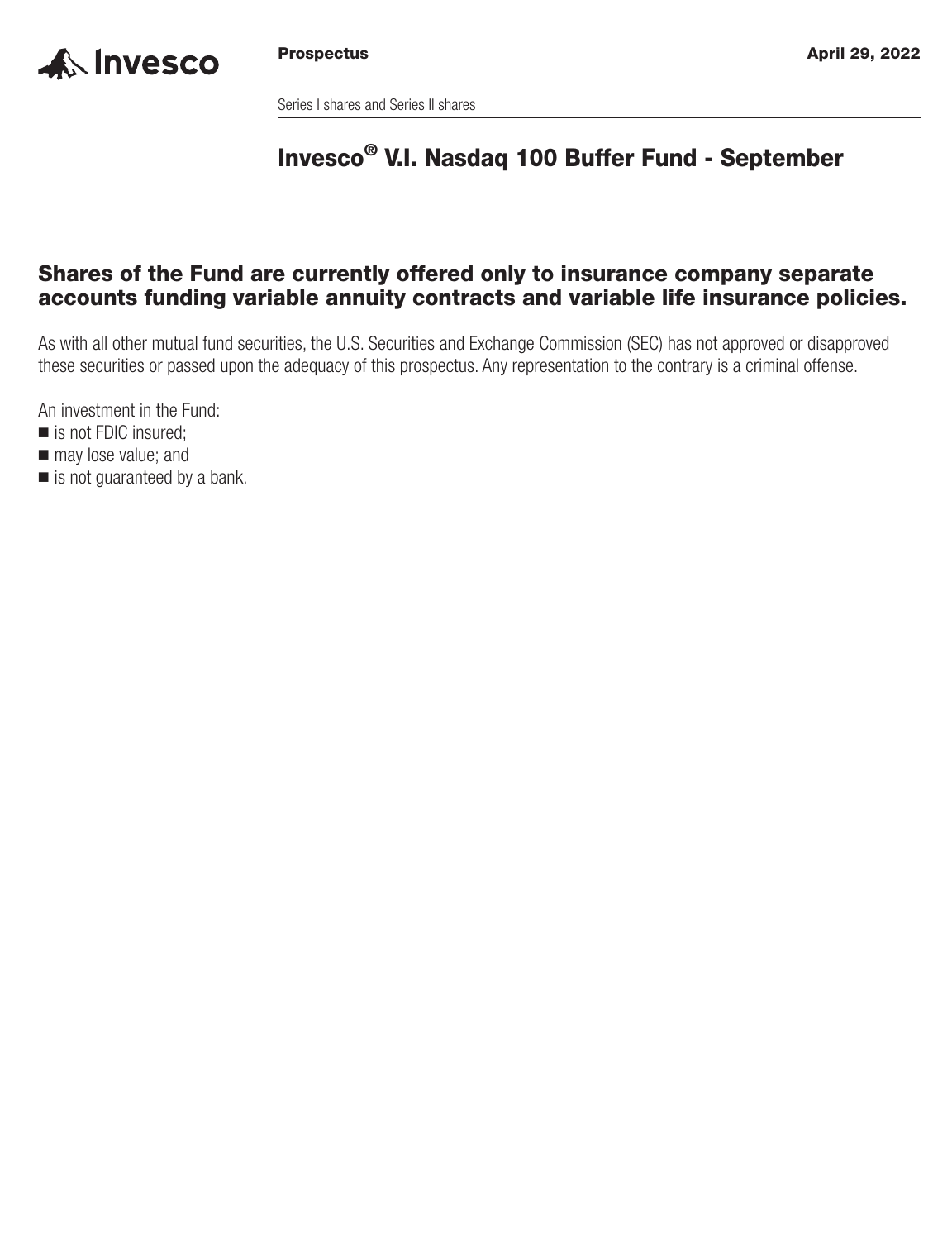## **The Fund has characteristics unlike traditional investment products and is not suitable for all investors. Carefully read this prospectus before determining whether the Fund may be a suitable investment.**

- The Fund seeks, over a specified annual outcome period (an "Outcome Period"), to provide investors with returns that match those of the Nasdag 100 Index<sup>®</sup> (the "Underlying Index") up to an upside cap, while providing a buffer against the first 10% (prior to taking into account any fees and expenses of the Fund) of Underlying Index losses. There is no guarantee that the Fund will successfully achieve its investment objective.
- As of the date of this prospectus, the Defined Outcomes sought by the Fund are based upon the performance of the Underlying Index over the Outcome Period of October 1, 2022 through September 30, 2023. Following this initial Outcome Period, each subsequent Outcome Period will be a one-year period from October 1 to September 30. The Fund is not intended to terminate after the end of any Outcome Period. After the end of each Outcome Period, another will begin.
- **Buffer**: For each Outcome Period, the Fund seeks to provide a buffer against the first 10% of Underlying Index losses over that Outcome Period (expressed as a percentage of the value of the Underlying Index determined at the start of the relevant Outcome Period), prior to taking account any fees and expenses of the Fund (the "Buffer"), which before Fund fees and expenses is 10% for Series I shares and 10% for Series II shares and after fees and expenses is 9.3% for Series I shares and 9.05% for Series II shares. The Fund, and therefore investors, will bear all Underlying Index losses over an Outcome Period exceeding 10%. There is no guarantee the Fund will successfully buffer against Underlying Index losses. The Buffer is designed to have its full effect only for investors who hold Fund shares for an entire Outcome Period.
- Cap: For each Outcome Period, Fund performance is subject to an upside return cap that represents the maximum percentage return (expressed as a percentage of the value of the Underlying Index determined at the start of the relevant Outcome Period), prior to taking into account any fees and expenses of the Fund (the "Cap"). The Fund's current Cap is set at 15.77%, which before Fund fees and expenses is 15.77% for Series I shares and 15.77% for Series II shares and after fees and expenses is 14.96% for Series I shares and 14.67% for Series II shares. A new Cap level for each successive Outcome Period will be determined at the end of the trading day immediately preceding the first day of each new Outcome Period, based on market conditions and other factors. The market conditions and other factors that influence the Cap can include market volatility, risk free rates, and time to expiration. If the Underlying Index experiences returns over an Outcome Period in excess of the Cap, the Fund, and therefore investors, will not experience those excess gains.
- There is no guarantee that the Defined Outcomes for any Outcome Period will be realized. A shareholder may lose their entire investment.
- **The Fund's Defined Outcomes may only be realized by holding shares on the first day of the Outcome Period and continuing to hold shares through to the last day of the Outcome Period. Accordingly, purchasing shares after the beginning of the Outcome Period may provide little or no ability to realize investment returns if the Fund's net asset value has increased in value to a level near or above the Cap. In addition, if shares are purchased after the beginning of or redeemed before the end of the Outcome Period, there may be no effect of the Buffer and the result may be a loss of investment. If shares are purchased after the commencement of the Outcome Period or redeemed before the end of the Outcome Period, investment returns may vary significantly.**
- Even if shares are held for the entire Outcome Period, the Fund may not successfully achieve the Defined Outcomes, and there is no guarantee that the Buffer will limit Fund losses as intended or that participation up to the Cap will be achieved. The Buffer is not guaranteed and may not be achieved.
- Outcomes are Before Fees and Expenses: The Buffer and the Cap are calculated and expressed before giving effect to Fund fees and expenses. Thus, the maximum Fund performance over an Outcome Period is expected to be lower than the Cap by the amount of such fees and expenses, and Fund performance over an Outcome Period will be exposed to losses beyond the Buffer in the amount of such fees and expenses. The Fund's prospectus includes further detail on Fund fees and expenses.
- A new Cap level for each successive Outcome Period will be determined at the end of the trading day immediately preceding the first day of each new Outcome Period. Each Outcome Period will have a new Cap which may be higher or lower than the current Cap. The Buffer for each Outcome Period will be 10%.
- The Fund's website, [invesco.com/00901C202,](http://invesco.com/00901C202) provides important Fund information on a daily basis, including information about the Cap and Buffer, current Outcome Period start and end dates, and information relating to the remaining potential outcomes of an investment in the Fund. Investors considering purchasing shares should visit the website for the latest information.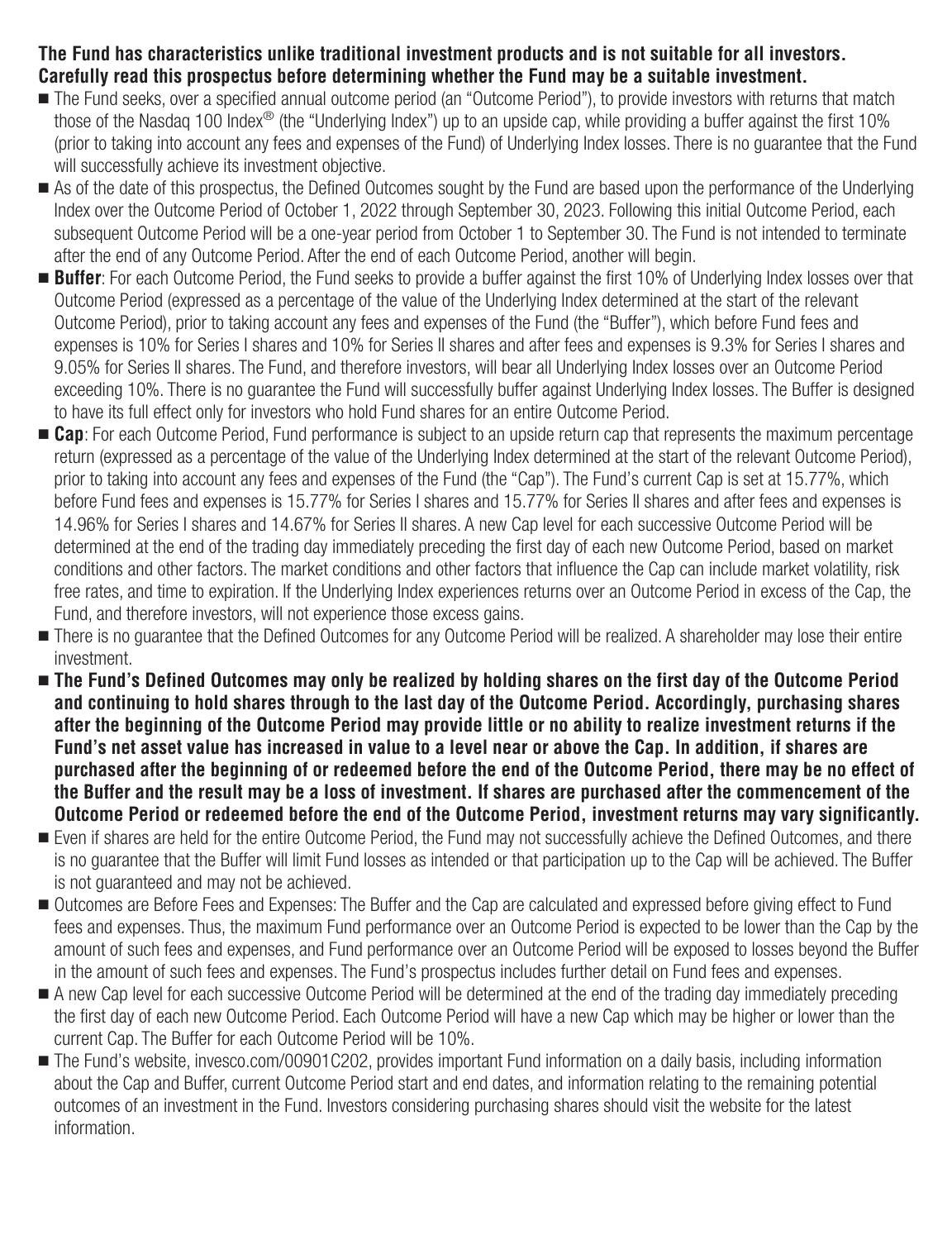## **Table of Contents**

| <b>Fund Summary</b>                                                                                                                                                                                                                                            |                                                    |
|----------------------------------------------------------------------------------------------------------------------------------------------------------------------------------------------------------------------------------------------------------------|----------------------------------------------------|
| <b>Investment Objective(s), Strategies,</b><br><b>Risks and Portfolio Holdings</b>                                                                                                                                                                             | 5                                                  |
| <b>Fund Management</b><br>The Adviser(s)<br><b>Adviser Compensation</b><br>Portfolio Managers                                                                                                                                                                  | 9<br>9<br>10<br>10                                 |
| <b>Other Information</b><br>Purchase and Redemption of Shares<br>Excessive Short-Term Trading Activity Disclosure<br>Pricing of Shares<br>Taxes<br>Dividends and Distributions<br><b>Share Classes</b><br>Distribution Plan<br>Payments to Insurance Companies | 10<br>10<br>10<br>11<br>12<br>12<br>12<br>12<br>12 |
| <b>Disclaimers</b>                                                                                                                                                                                                                                             | 13                                                 |
| <b>Financial Highlights</b><br><b>Obtaining Additional Information</b>                                                                                                                                                                                         | 14<br><b>Back Cover</b>                            |

Shares of the Fund are used as investment vehicles for variable annuity contracts and variable life insurance policies (variable products) issued by certain insurance companies, and funds of funds. You cannot purchase shares of the Fund directly. As an owner of a variable product (variable product owner) that offers the Fund as an investment option,

however, you may allocate your variable product values to a separate account of the insurance company that invests in shares of the Fund.

Your variable product is offered through its own prospectus, which contains information about your variable product, including how to purchase the variable product and how to allocate variable product values to the Fund.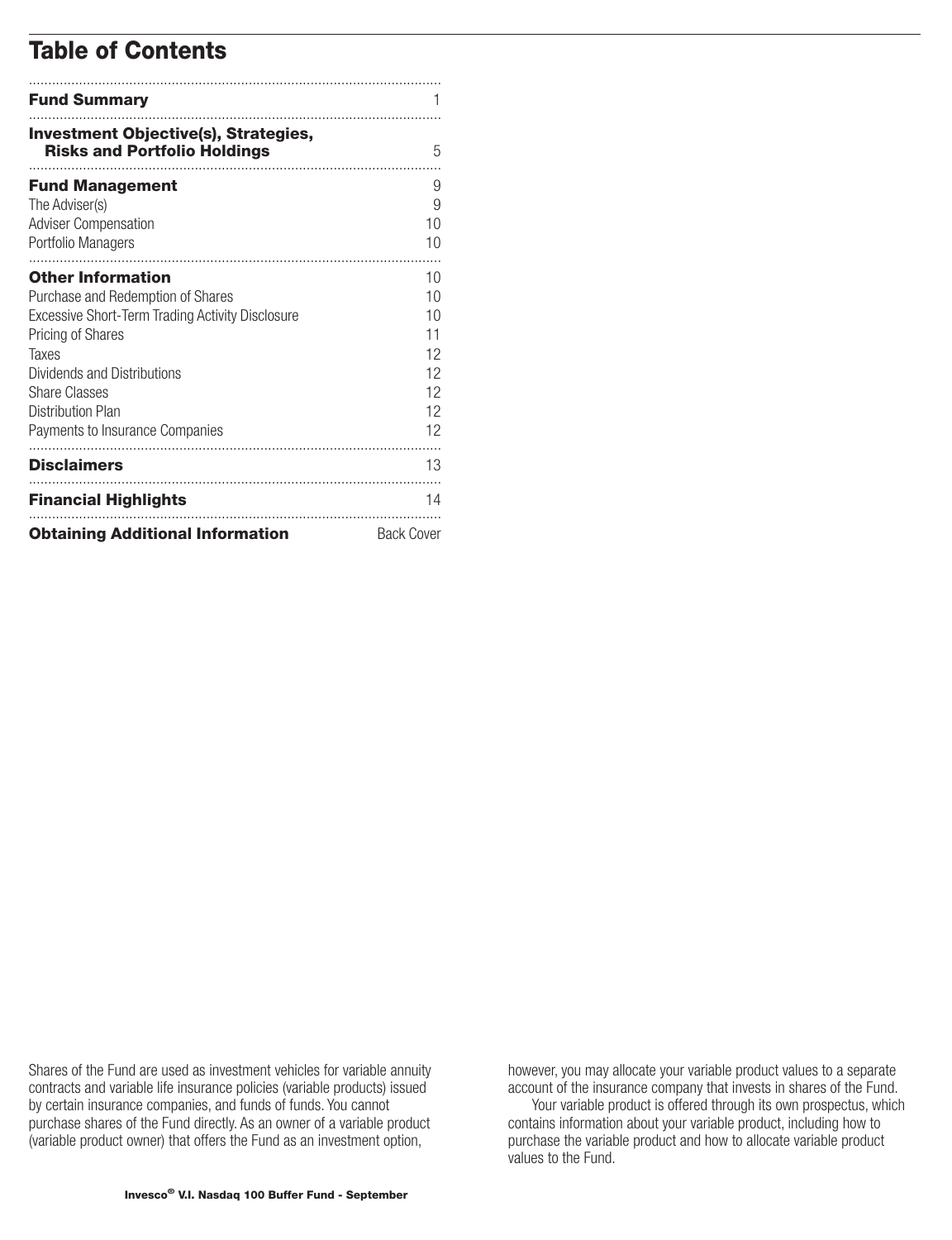# <span id="page-3-0"></span>**Fund Summary**

## **Investment Objective(s)**

The Fund seeks, over a specified annual outcome period, to provide investors with returns that match those of the Nasdaq 100 Index (the "Underlying Index") up to an upside cap, while providing a buffer against the first 10% (prior to taking into account any fees and expenses of the Fund) of Underlying Index losses.

## **Fees and Expenses of the Fund**

This table describes the fees and expenses that are incurred, directly or indirectly, when a variable product owner buys, holds, or redeems interest in an insurance company separate account that invests in the Series I shares or Series II shares of the Fund but does not represent the effect of any fees or other expenses assessed in connection with your variable product, and if it did, expenses would be higher.

**Shareholder Fees** (fees paid directly from your investment)

|                                                                                                                                   |             | Series I shares Series II shares |
|-----------------------------------------------------------------------------------------------------------------------------------|-------------|----------------------------------|
| Maximum Sales Charge (Load) Imposed on Purchases<br>(as a percentage of offering price)                                           | <b>None</b> | <b>None</b>                      |
| Maximum Deferred Sales Charge (Load) (as a<br>percentage of original purchase price or redemption<br>proceeds, whichever is less) | <b>None</b> | None                             |

**Annual Fund Operating Expenses** (expenses that you pay each year as a percentage of the value of your investment)

|                                                                                       |       | Series I shares Series II shares |
|---------------------------------------------------------------------------------------|-------|----------------------------------|
| <b>Management Fees</b>                                                                | 0.42% | 0.42%                            |
| Distribution and/or Service (12b-1) Fees                                              | None  | 0.25                             |
| Other Expenses <sup>1</sup>                                                           | 0.42  | 0.42                             |
| <b>Total Annual Fund Operating Expenses</b>                                           | 0.84  | 1.09                             |
| Fee Waiver and/or Expense Reimbursement <sup>2</sup>                                  | በ 14  | በ 14                             |
| Total Annual Fund Operating Expenses After Fee Waiver<br>and/or Expense Reimbursement | 0.70  | በ 95                             |

1 "Other Expenses" are based on estimated amounts for the current fiscal year.

2 Invesco Advisers, Inc. ("Invesco" or the "Adviser") has contractually agreed to waive advisory fees and/or reimburse expenses to the extent necessary to limit Total Annual Fund Operating Expenses After Fee Waiver and/or Expense Reimbursement (excluding certain items discussed below) of Series I and Series II shares to 0.70% and 0.95%, respectively, of the Fund's average daily net assets (the "expense limits"). In determining the Adviser's obligation to waive advisory fees and/or reimburse expenses, the following expenses are not taken into account, and could cause the Total Annual Fund Operating Expenses After Fee Waiver and/or Expense Reimbursement to exceed the numbers reflected above: (i) interest; (ii) taxes; (iii) dividend expense on short sales; (iv) extraordinary or non-routine items, including litigation expenses; and (v) expenses that the Fund has incurred but did not actually pay because of an expense offset arrangement. Unless Invesco continues the fee waiver agreement, it will terminate on April 30, 2023. During its term, the fee waiver agreement cannot be terminated or amended to increase the expense limits without approval of the Board of Trustees.

**Example.** This Example is intended to help you compare the cost of investing in the Fund with the cost of investing in other mutual funds.

This Example does not represent the effect of any fees or expenses assessed in connection with your variable product, and if it did, expenses would be higher.

The Example assumes that you invest \$10,000 in the Fund for the time periods indicated and then redeem all of your shares at the end of those periods. The Example also assumes that your investment has a 5% return each year and that the Fund's operating expenses remain equal to the Total Annual Fund Operating Expenses After Fee Waiver and/or Expense Reimbursement in the first year and the Total Annual Fund Operating Expenses thereafter.

Although your actual costs may be higher or lower, based on these assumptions, your costs would be:

|                  | 1 Year | <b>3 Years</b> |
|------------------|--------|----------------|
| Series I shares  | \$72   | \$254          |
| Series II shares | \$97   | \$333          |

**Portfolio Turnover**. The Fund pays transaction costs, such as commissions, when it buys and sells securities (or "turns over" its portfolio). A higher portfolio turnover rate may indicate higher transaction costs and may result in higher taxes when Fund shares are held in a taxable account. These costs, which are not reflected in annual fund operating expenses or in the Example, affect the Fund's performance. During the period September 30, 2021 (commencement of operations) to December 31, 2021, the Fund's portfolio turnover rate was 0% of the average value of its portfolio.

## **Principal Investment Strategies of the Fund**

The Fund invests, under normal circumstances, at least 80% its net assets (plus any borrowings for investment purposes) in options that reference the Underlying Index or options that reference the Invesco QQQ® Trust, which is an exchange-traded unit investment trust that seeks to track the Nasdaq 100 Index (the "Underlying Fund"). References throughout this Prospectus to options that reference the "Underlying Index" mean either the Underlying Index or the Underlying Fund unless otherwise indicated. The Underlying Index includes securities of 100 of the largest domestic and international non-financial companies listed on The Nasdaq Stock Market LLC based on market capitalization. The options used by the Fund will include conventional, exchange-traded (listed) put and call options on the Underlying Index and Flexible Exchange Options ("Flex Options"), which are customizable options contracts. An option is a contract that gives the purchaser of the option, in return for the premium paid, the right, but not the obligation, to buy from (in the case of a call option) or sell to (in the case of a put option) the writer of the option at the exercise price during the term of the option (for American style options) or on a specified date (for European style options), the security, currency or other instrument underlying the option (or to receive payment of a cash settlement amount, in the case of cash-settled options, such as index options). Both the conventional, listed put and call options and the Flex Options on the Underlying Index purchased and sold by the Fund are cleared by the Options Clearing Corporation ("OCC"), a market clearinghouse, through a clearing member selected by the Fund. Flex Options allow the Fund to specify key contract terms, including exercise prices and expiration dates, that are not available for contracts traded in the conventional, listed options market. Flex Options purchased and sold by the Fund are set to expire on the last day of the Outcome Period, at which time the Fund will invest in a new set of Flex Options for the next Outcome Period.

The Underlying Index is a price return index, which captures only the capital appreciation or depreciation component of the issuers included in the Underlying Index and not any associated dividend payments paid by those issuers. The Fund, and therefore investors in the Fund, will not receive the benefit of such dividends.

The Fund employs a "Defined Outcome" strategy, which seeks to replicate the performance of the Underlying Index over a designated period of one year (the "Outcome Period") up to a predetermined cap (the "Cap"), while providing a buffer against the first 10% of Underlying Index losses over the Outcome Period (the "Buffer"). Following the conclusion of the initial Outcome Period, each subsequent Outcome Period will be a one-year period that begins on the trading day that immediately follows the day that the preceding Outcome Period concluded. A new Cap level will be determined at the end of the trading day immediately preceding the first day of each new Outcome Period and will change depending on market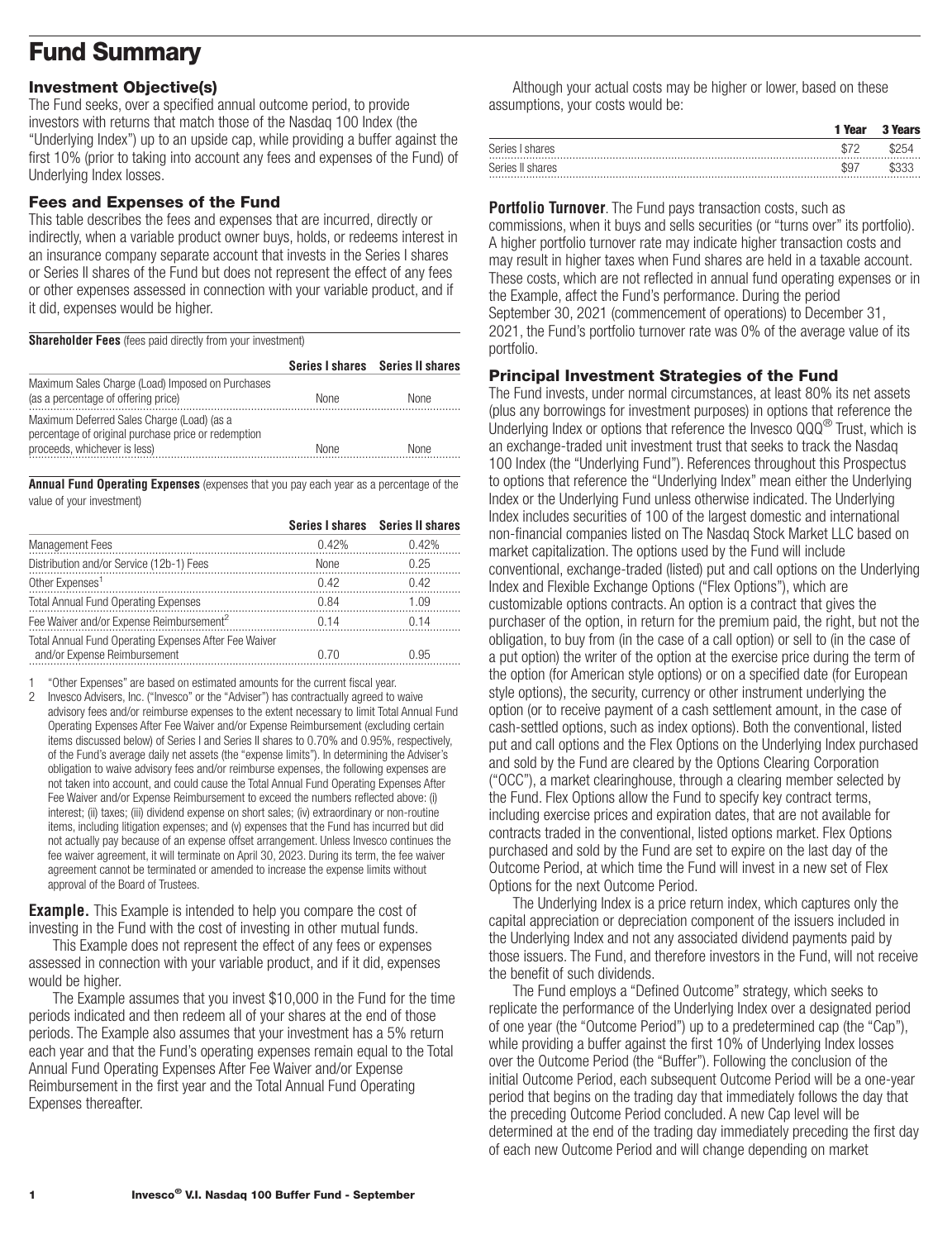conditions. The Buffer for each Outcome Period will be 10%. The Fund's Cap represents the maximum percentage return, expressed as a percentage of the value of the Underlying Index determined at the start of the relevant Outcome Period (the "Underlying Index Start Value"), that can be achieved from an investment in the Fund over an Outcome Period, prior to taking into account any fees and expenses of the Fund. The Fund's Buffer represents the amount of losses, expressed as a percentage of the Underlying Index Start Value, that the Fund will buffer against if the Underlying Index experiences losses over an Outcome Period, prior to taking into account any fees and expenses of the Fund. Underlying Index losses over an Outcome Period that exceed the Buffer will be borne by shareholders. **As a result, you should expect that, if the Nasdaq 100 Index experiences losses of more than 10% over the relevant Outcome Period, you will bear all such losses on a one-to-one basis.**

**The Fund has characteristics unlike many other traditional investment products and is not appropriate for all investors. In particular, investment in the Fund may not be appropriate for investors who do not intend to maintain their investment through the entire Outcome Period. There is no guarantee that the Fund will be able to achieve the stated Defined Outcomes.**

As of the date of this prospectus, the Defined Outcomes sought by the Fund are based upon the performance of the Underlying Index over the Outcome Period of October 1, 2022 through September 30, 2023. The Fund's current Cap is set at 15.77%. Following this Outcome Period, each subsequent Outcome Period will be a twelve-month period from October 1 to September 30. The Fund is not intended to terminate after the end of any Outcome Period. After the end of each Outcome Period, another will begin. A new Cap level for each successive Outcome Period will be determined at the end of the trading day immediately preceding the first day of each new Outcome Period. Although the Buffer for each Outcome Period will be 10% (prior to taking into account any Fund fees and expenses), the Cap level may rise or fall from one Outcome Period to the next. The Outcome Period start date and end date, the Underlying Index Start Value and the Cap for subsequent Outcome Periods will be disclosed in a supplement to the Fund's summary prospectus and prospectus on the Fund's website.

- **Buffer**: For each Outcome Period, the Fund seeks to provide a buffer against the first 10% of Underlying Index losses over that Outcome Period (expressed as a percentage of the relevant Underlying Index Start Value), prior to taking account any fees and expenses of the Fund, which after Fund fees and expenses is 9.3% for Series I shares and 9.05% for Series II shares. The Fund, and therefore investors, will bear all Underlying Index losses over an Outcome Period exceeding 10%. There is no guarantee the Fund will successfully buffer against Underlying Index losses. The Buffer is designed to have its full effect only for investors who hold Fund shares for an entire Outcome Period.
- **Cap**: For each Outcome Period, Fund performance is subject to an upside return cap that represents the maximum percentage return (expressed as a percentage of the relevant Underlying Index Start Value), prior to taking into account any fees and expenses of the Fund. The Fund's current Cap is set at 15.77%,which after Fund expenses is 14.96% for Series I shares and 14.67% for Series II shares. A new Cap level for each successive Outcome Period will be determined at the end of the trading day immediately preceding the first day of each new Outcome Period, based on market conditions and other factors. The market conditions and other factors that influence the Cap can include market volatility, risk free rates, and time to expiration. If the Underlying Index experiences returns over an Outcome Period in excess of the Cap, the Fund, and therefore investors, will not experience those excess gains.

**The Fund's Defined Outcomes may only be realized by holding shares on the first day of the Outcome Period and continuing to hold shares through to the last day of the Outcome Period. The Fund's Defined Outcomes in respect of each Outcome Period are**

**measured from the Fund's net asset value calculated at the end of the trading day immediately preceding the first day of that Outcome Period. Investors who purchase shares after the Outcome Period has begun or sell shares prior to the Outcome Period's conclusion may experience investment returns very different from those that the Fund seeks to provide. Investment returns may vary (in some cases substantially) from the returns sought by the Fund's Defined Outcome strategy if shares are purchased after the beginning of the Outcome Period or redeemed before the conclusion of the Outcome Period. Purchasing shares after the beginning of the Outcome Period may provide little or no ability to realize investment returns if the Fund's net asset value has increased in value to a level near or above the Cap. In this circumstance, a purchaser of shares of the Fund at that price would still be vulnerable to risk of loss but will have little or no opportunity for gain. Purchasing shares after the beginning of the Outcome Period may also provide no benefit from the Buffer.** Even if shares are held for the entire Outcome Period, the Fund may not successfully achieve the Defined Outcomes, and there is no guarantee that the Buffer will limit Fund losses as intended or that participation up to the Cap will be achieved. The Buffer is not guaranteed and may not be achieved. You therefore should not purchase shares after the first day of the Outcome Period, or redeem shares prior to the last day of the Outcome Period, without understanding fully the consequences of doing so. Please consult with your financial advisor. The Fund's website, [invesco.com/](http://invesco.com/00901C202) [00901C202,](http://invesco.com/00901C202) provides important Fund information on a daily basis, including information about the Cap and Buffer, current Outcome Period start and end dates, and information relating to the remaining potential outcomes of an investment in the Fund. Investors considering purchasing shares should visit the website for the latest information.

The Fund may be "non-diversified," as defined in the Investment Company Act of 1940 (1940 Act), solely as a result of a change in relative market capitalization or index weighting of one or more constituents of the Underlying Index. As a "non-diversified" fund, the Fund can invest such that a greater percentage of its assets are tied to a small group of issuers or any one issuer than a diversified fund can. Shareholder approval will not be sought when the Fund crosses from diversified to non-diversified status due solely to a change in the relative market capitalization or index weighting of one or more constituents of the Underlying Index. As of April 1, 2022, the Underlying Index is non-diversified, and therefore as of that same date, the Fund is managed as non-diversified in accordance with the Underlying Index.

#### **Principal Risks of Investing in the Fund**

As with any mutual fund investment, loss of money is a risk of investing. An investment in the Fund is not a deposit in a bank and is not insured or guaranteed by the Federal Deposit Insurance Corporation or any other governmental agency. The risks associated with an investment in the Fund can increase during times of significant market volatility. The principal risks of investing in the Fund are:

*Market Risk.* The market values of the Fund's investments, and therefore the value of the Fund's shares, will go up and down, sometimes rapidly or unpredictably. The value of the Underlying Index may be volatile, may go up or down due to general market conditions, such as real or perceived adverse economic conditions, changes in the general outlook for revenues or corporate earnings, changes in interest or currency rates or expectations about inflation, regional or global instability, natural or environmental disasters, widespread disease or other public health issues, war, military conflict, acts of terrorism or adverse investor sentiment generally. Such circumstances may impact the ability of the Adviser to effectively implement the Fund's investment strategy. The value of options contracts on the Underlying Index, which will constitute the substantial portion of the Fund's portfolio, may at times be more volatile than the Underlying Index itself. **Consequently, the value of the Fund's shares**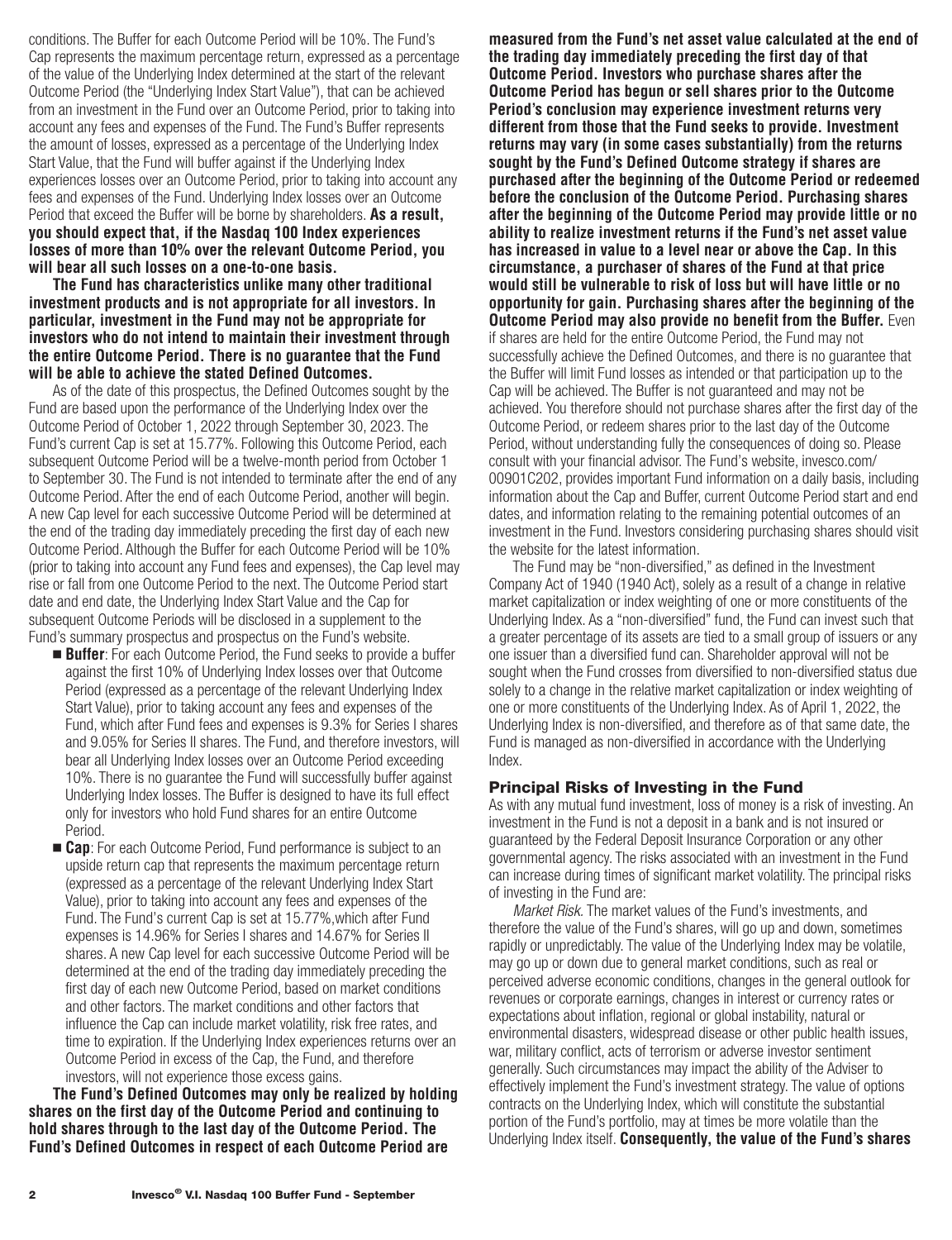### **will be impacted by the price volatility of both the Underlying Index and options contracts on the Underlying Index**.

*Buffered Loss Risk.* The term "buffer" is a generic term that is widely used in the investment management and financial services industries to describe an investment product or strategy that mitigates or alleviates downside risk and, typically, caps returns on the upside. The Buffer here is designed to limit downside losses for shares purchased at the beginning and held until the end of the Outcome Period; however, there is no guarantee that the Buffer will effectively protect against any or all losses. If the Underlying Index declines over an Outcome Period by more than the Buffer, shareholders will bear the amount of the loss in excess of the Buffer at the end of the Outcome Period (plus Fund fees and expenses). **In addition, if shares are purchased after the beginning of or redeemed before the end of the Outcome Period, there may be no effect of the Buffer and the result may be a loss of investment**. The Fund's Buffer as part of its Defined Outcome strategy may not be successful in limiting losses.

*Capped Return Risk.* If the Underlying Index experiences returns over the Outcome Period in excess of the Cap, the Fund will not participate in such returns beyond the Cap. In this way, the Fund is unlike other investment companies that seek to replicate the performance of the Underlying Index in all cases. If shares are purchased after the beginning of the Outcome Period, and the Fund's net asset value has already achieved returns at or near the Cap, there may be no ability to experience any return on investment, but such purchaser remains vulnerable to risk of loss. **In this circumstance, you should not buy shares of the Fund**. Additionally, the Fund's Defined Outcome strategy may not be successful in replicating the returns (before Fund fees and expenses) of the Underlying Index up to the level of the Cap.

*Cap Level Change Risk.* At the end of the trading day immediately preceding the first day of each Outcome Period, a new Cap is established, depending on the market conditions and the prices for options contracts on the Underlying Index at the time. Therefore, the level of the Cap may rise or fall for subsequent Outcome Periods and is unlikely to remain the same. If the Caps for future Outcome Periods of the Fund were to decrease, shareholders in the Fund would have less opportunity to participate in any future positive returns of the Underlying Index.

*Outcome Period Risk.* The Fund's Defined Outcome strategy seeks to replicate the performance of the Underlying Index (prior to taking into account fees and expenses of the Fund) over the Outcome Period, subject to the Cap and Buffer, solely if shares are purchased on the first day of the Outcome Period and held until the last day of the Outcome Period. This means investors should hold or purchase shares prior to the beginning of the Outcome Period to achieve the intended results. **If shares are purchased after the commencement of the Outcome Period or redeemed before the end of the Outcome Period, investment returns may vary significantly**.

*Derivatives Risk.* The value of a derivative instrument depends largely on (and is derived from) the value of an underlying security, currency, commodity, interest rate, index or other asset (each referred to as an underlying asset). In addition to risks relating to the underlying assets, the use of derivatives may include other, possibly greater, risks, including counterparty, leverage and liquidity risks. Counterparty risk is the risk that the counterparty to the derivative contract will default on its obligation to pay the Fund the amount owed or otherwise perform under the derivative contract. Derivatives create leverage risk because they do not require payment up front equal to the economic exposure created by holding a position in the derivative. As a result, an adverse change in the value of the underlying asset could result in the Fund sustaining a loss that is substantially greater than the amount invested in the derivative or the anticipated value of the underlying asset, which may make the Fund's returns more volatile and increase the risk of loss. Derivative instruments may also be less liquid than more traditional investments and the Fund may be unable to sell or close out its derivative positions at a desirable time or

price. This risk may be more acute under adverse market conditions, during which the Fund may be most in need of liquidating its derivative positions. Derivatives may also be harder to value, less tax efficient and subject to changing government regulation that could impact the Fund's ability to use certain derivatives or their cost. Derivatives strategies may not always be successful. For example, derivatives used for hedging or to gain or limit exposure to a particular market segment may not provide the expected benefits, particularly during adverse market conditions.

*OCC/Clearing Member Default Risk.* The Fund's options contracts will cause it to incur counterparty risk to the OCC and its clearing member. The OCC acts as guarantor and central counterparty with respect to the Fund's option contracts. As a result, the ability of the Fund to meet its objective depends on the OCC being able to meet its obligations. In the unlikely event that the OCC or the Fund's clearing member becomes bankrupt, insolvent or is otherwise unable to meet its settlement obligations, the Fund could suffer significant losses and/or be unable to achieve its Defined Outcome strategy.

*Options Risk.* An option is a contract that gives the purchaser of the option, in return for the premium paid, the right, but not the obligation, to buy from (in the case of a call option) or sell to (in the case of a put option) the writer of the option at the exercise price during the term of the option (for American style options) or on a specified date (for European style options), the security, currency or other instrument underlying the option (or to receive payment of a cash settlement amount, in the case of cash-settled options, such as index options). Options transactions represent the possibility of large amounts of exposure (or leverage), which may result in the Fund's net asset value being more sensitive to changes in the value of the option. The value of an option position will reflect, among other things, the current market value of the underlying investment, the time remaining until expiration, the relationship of the exercise price to the market value of the underlying investment, the price volatility of the underlying investment and general market and interest rate conditions.

*Flex Options Risk.* Flex Options are cleared and guaranteed for settlement by the OCC, but are not listed like other exchange-traded options. Therefore, Flex Options may be less liquid than certain other securities, such as conventional, listed options, and the Fund may not be able to close out certain Flex Options positions at desirable times and prices, which could prevent the Fund from achieving its Defined Outcome strategy.

In the event that trading in Flex Options is limited or absent, the value of the Fund's Flex Options may decrease. There is no guarantee that a liquid secondary trading market will exist for the Flex Options.

*Non-Indexing Risk.* Unlike many investment companies, the Fund does not utilize an investing strategy that seeks returns that correspond to the returns of the Underlying Index in all cases. The operation of the Cap and the Buffer are designed to provide holders of shares of the Fund over an Outcome Period with an investment return that differs from the return of the Underlying Index if the performance of the Underlying Index exceeds the Cap or is negative. Additionally, a shareholder who redeems shares before the conclusion of an Outcome Period is unlikely to realize returns that correspond to the performance of the Underlying Index since the start of the Outcome Period. **If you desire to achieve an investment return that equals the return on the Underlying Index in all cases, you should not buy shares of the Fund**.

*Industry Concentration Risk.* In following its methodology, the Underlying Index from time to time may be concentrated to a significant degree in securities of issuers located in a single industry or industry group. To the extent that the Underlying Index concentrates in the securities of issuers in a particular industry or industry group, the Fund will also concentrate its investments to approximately the same extent. By concentrating its investments in an industry or industry group, the Fund may face more risks than if it were diversified broadly over numerous industries or industry groups. Such industry-based risks, any of which may adversely affect the companies in the Underlying Index, may include, but are not limited to, the following: general economic conditions or cyclical market patterns that could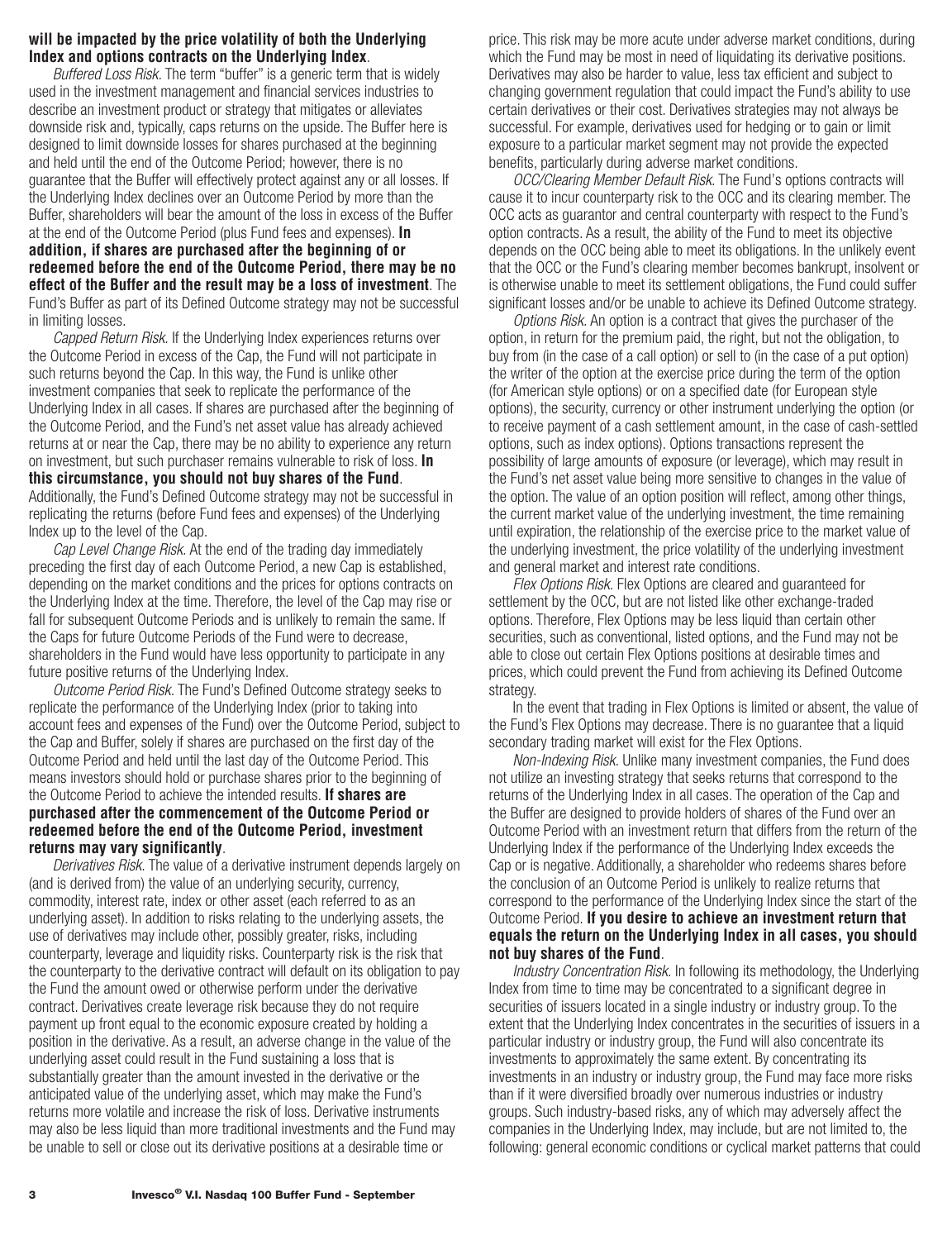negatively affect supply and demand in a particular industry; competition for resources; adverse labor relations; political or world events; obsolescence of technologies; and increased competition or new product introductions that may affect the profitability or viability of companies in an industry. In addition, at times, such industry or industry group may be out of favor and underperform other industries or the market as a whole.

*Technology Sector Risk.* Technology companies are subject to intense competition and their products are at risk of rapid obsolescence, which make the prices of securities issued by these companies particularly volatile. Product obsolescence can result from rapid technological developments, frequent new product introduction, unpredictable changes in growth rates and competition for the services of qualified personnel. Factors that may also significantly affect the market value of securities of issuers in the technology sector include the failure to obtain, or delays in obtaining, financing or regulatory approvals, product incompatibility, changing consumer preferences, increased government scrutiny, high required corporate capital expenditure for research and development or infrastructure and development of new products. Technology companies are also heavily dependent on patent and other intellectual property rights, and the loss or impairment of these rights may adversely affect the company's profitability.

*Non-Diversification Risk*. Under the Investment Company Act of 1940 (1940 Act), a fund designated as "diversified" must limit its holdings such that the securities of issuers which individually represent more than 5% of its total assets must in the aggregate represent less than 25% of its total assets. The Fund is classified as "diversified" for purposes of the 1940 Act. However, the Fund may be "non-diversified," as defined in the 1940 Act, solely as a result of a change in relative market capitalization or index weighting of one or more constituents of the Underlying Index. A non-diversified fund can invest such that a greater portion of its assets are tied to the securities of a small number of issuers or any single issuer than a diversified fund can. In such circumstances, a change in the value of one or a few issuers' securities will therefore affect the value of the Fund more than if it was a diversified fund. As such, the Fund's performance may be hurt disproportionately by the poor performance of relatively few stocks, or even a single stock, and the Fund's shares may experience significant fluctuations in value.

*Non-Correlation Risk*. The Fund's returns may not match the returns of the Underlying Index (that is, it may experience tracking error) for a number of reasons. In addition to the impact of the Cap and the Buffer on the Fund's returns as compared to the returns of the Underlying Index, the Fund incurs operating expenses not applicable to the Underlying Index. To the extent that the Fund has recently commenced operations and/or otherwise has a relatively small amount of assets, such operating expenses could have a proportionally greater impact on the Fund. Additionally, subscription and redemption activity in the Fund may cause the Fund to experience tracking error. Investors purchasing or redeeming shares of the Fund will transact at the net asset value per share of the relevant Series of shares next computed after the Fund receives that investor's order. However, the Fund generally will not purchase or sell the relevant options contracts referencing the Underlying Index in response to investor subscriptions and redemptions on a particular business day until after the investor orders are received, and the price of those options contracts may have changed (potentially substantially) in the intervening period since the net asset value of the Fund's shares was last determined. The potential for such tracking error is greater when subscription and redemption activity in the Fund is relatively higher and/or during periods that the value of the Underlying Index or options contracts thereon are experiencing relatively higher volatility. The Fund's net asset value will be principally composed of options contracts on the Underlying Index, the value of which is derived not only from the performance of the Underlying Index but also from the time remaining until expiration, the price volatility of the Underlying Index and general interest rate conditions. Consequently, the Fund's net asset value will not directly correlate on a day-to-day basis with the returns experienced by the Underlying Index.

*Operational Risk.* The Fund is exposed to operational risks arising from a number of factors, including, but not limited to, human error, processing and communication errors, errors of the Fund's service providers, counterparties or other third-parties, failed or inadequate processes and technology or systems failures. The Fund and its Adviser seek to reduce these operational risks through controls and procedures. However, these measures do not address every possible risk and may be inadequate to address these risks.

*Redemption Risk.* In some instances, an insurance company through which the Fund is available may restrict its contract owners from purchasing the Fund's shares after an Outcome Period has already commenced. Nevertheless, existing Fund shareholders are legally permitted to redeem shares they already hold throughout the Outcome Period on any trading day, as described in the applicable variable insurance contract prospectus. Such redemptions may increase the Fund's transaction costs and could cause the Fund's operating expenses to be allocated over a smaller asset base, leading to an increase in the Fund's expense ratio. If shareholders redeem large amounts of shares rapidly or unexpectedly, the Fund may have to sell portfolio securities at times when it would not otherwise do so, which could negatively impact the Fund's net asset value and liquidity and its ability to achieve the Defined Outcome strategy.

*Valuation Risk.* During periods of reduced market liquidity or in the absence of readily available market quotations, the ability of the Fund to value the Flex Options it holds becomes more difficult and the judgment of the Fund's Adviser (employing the fair value procedures adopted by the Board of Trustees of the Trust) may play a greater role in the valuation of the Fund's holdings due to reduced availability of reliable, objective pricing data. Consequently, while such determinations will be made in good faith, it may nevertheless be more difficult for the Fund to accurately assign a daily value.

#### **Performance Information**

No performance information is available for the Fund because it has not yet completed a full calendar year of operations. In the future, the Fund will disclose performance information in a bar chart and performance table. Such disclosure will give some indication of the risks of an investment in the Fund by comparing the Fund's performance with a broad measure of market performance and by showing changes in the Fund's performance from year to year. Past performance (before and after taxes) is not necessarily an indication of its future performance.

#### **Management of the Fund**

Investment Adviser: Invesco Advisers, Inc. Investment Sub-Adviser: Invesco Asset Management Limited

| <b>Portfolio Managers</b>                | Title             | <b>Length of Service on the Fund</b> |
|------------------------------------------|-------------------|--------------------------------------|
| Duy Nguyen, CFA Portfolio Manager        |                   | 2021                                 |
| Jacob Borbidge, CFA Portfolio Manager    |                   | 2021                                 |
| Alessio de Longis, CFA Portfolio Manager |                   | 2021                                 |
| Ali Zouiten                              | Portfolio Manager | 2021                                 |

#### **Purchase and Sale of Fund Shares**

You cannot purchase or sell (redeem) shares of the Fund directly. Please contact the insurance company that issued your variable product for more information on the purchase and sale of Fund shares. For more information, see "Other Information—Purchase and Redemption of Shares" in this prospectus.

#### **Tax Information**

The Fund expects, based on its investment objective and strategies, that its distributions, if any, will consist of ordinary income, capital gains, or some combination of both. Because shares of the Fund must be purchased through variable products, such distributions will be exempt from current taxation if left to accumulate within the variable product. Consult your variable insurance contract prospectus for additional tax information.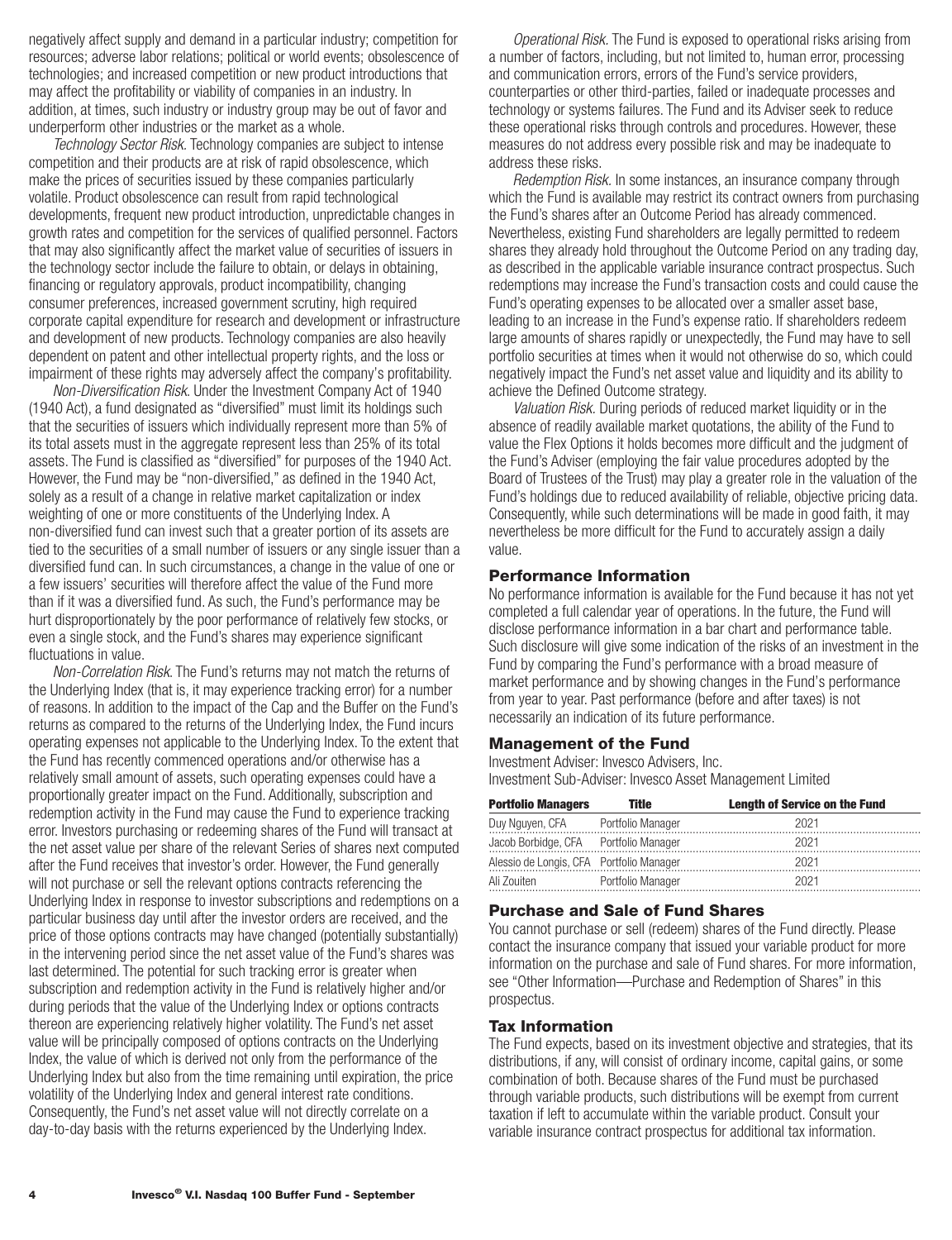### <span id="page-7-0"></span>**Payments to Insurance Companies**

If you purchase the Fund through an insurance company or other financial intermediary, the Fund, the Fund's distributor or its related companies may pay the intermediary for the sale of Fund shares and related services. These payments may create a conflict of interest by influencing the insurance company or other intermediary and your salesperson or financial adviser to recommend the Fund over another investment. Ask your salesperson or financial adviser or visit your financial intermediary's website for more information.

## **Investment Objective(s), Strategies, Risks and Portfolio Holdings**

### **Objective(s) and Strategies**

The Fund seeks, over a specified annual outcome period, to provide investors with returns that match those of the Nasdaq 100 Index (the "Underlying Index") up to an upside cap, while providing a buffer against the first 10% (prior to taking into account any fees and expenses of the Fund) of Underlying Index losses. Although the Fund seeks to achieve its investment objective, there is no guarantee that it will do so. The Fund's investment objective may be changed by the Board of Trustees without shareholder approval.

The Fund invests, under normal circumstances, at least 80% its net assets (plus any borrowings for investment purposes) in options that reference the Underlying Index or options that reference the Invesco QQQ Trust, which is an exchange-traded unit investment trust that seeks to track the Nasdaq 100 Index (the "Underlying Fund"). References throughout this Prospectus to options that reference the "Underlying Index" mean either the Underlying Index or the Underlying Fund unless otherwise indicated. The Underlying Index includes securities of 100 of the largest domestic and international non-financial companies listed on The Nasdaq Stock Market LLC based on market capitalization. The options used by the Fund will include conventional, exchange-traded (listed) put and call options on the Underlying Index and Flexible Exchange Options ("Flex Options"), which are customizable options contracts. An option is a contract that gives the purchaser of the option, in return for the premium paid, the right, but not the obligation, to buy from (in the case of a call option) or sell to (in the case of a put option) the writer of the option at the exercise price during the term of the option (for American style options) or on a specified date (for European style options), the security, currency or other instrument underlying the option (or to receive payment of a cash settlement amount, in the case of cash-settled options, such as index options). Both the conventional, listed put and call options and the Flex Options on the Underlying Index purchased and sold by the Fund are cleared by the Options Clearing Corporation ("OCC"), a market clearinghouse, through a clearing member selected by the Fund. Flex Options allow the Fund to specify key contract terms, including exercise prices and expiration dates, that are not available for contracts traded in the conventional, listed options market. Flex Options purchased and sold by the Fund are set to expire on the last day of the Outcome Period, at which time the Fund will invest in a new set of Flex Options for the next Outcome Period.

The Underlying Index is a price return index, which captures only the capital appreciation or depreciation component of the issuers included in the Underlying Index and not any associated dividend payments paid by those issuers. The Fund, and therefore investors in the Fund, will not receive the benefit of such dividends.

The Fund employs a "Defined Outcome" strategy, which seeks to replicate the performance of the Underlying Index over a designated period of one year (the "Outcome Period") up to a predetermined cap (the "Cap"), while providing a buffer against the first 10% of Underlying Index losses over the Outcome Period (the "Buffer"). Following the conclusion of the initial Outcome Period, each subsequent Outcome Period will be a one-year period that begins on the trading day that immediately follows the day that the preceding Outcome Period concluded. A new Cap level will be determined at the end of the trading day immediately preceding the first day of each new Outcome Period and will change depending on market conditions. The Buffer for each Outcome Period will be 10%. The Fund's Cap represents the maximum percentage return, expressed as a percentage of the value of the Underlying Index determined at the start of the relevant Outcome Period (the "Underlying Index Start Value"), that can be achieved from an investment in the Fund over an Outcome Period, prior to taking into account any fees and expenses of the Fund. The Fund's Buffer represents the amount of losses, expressed as a percentage of the Underlying Index Start Value, that the Fund will buffer against if the Underlying Index experiences losses over an Outcome Period, prior to taking into account any fees and expenses of the Fund. Underlying Index losses over an Outcome Period that exceed the Buffer will be borne by shareholders. **As a result, you should expect that, if the Nasdaq 100 Index experiences losses of more than 10% over the relevant Outcome Period, you will bear all such losses on a one-to-one basis.**

**The Fund has characteristics unlike many other traditional investment products and is not appropriate for all investors. In particular, investment in the Fund may not be appropriate for investors who do not intend to maintain their investment through the entire Outcome Period. There is no guarantee that the Fund will be able to achieve the stated Defined Outcomes.**

As of the date of this prospectus, the Defined Outcomes sought by the Fund are based upon the performance of the Underlying Index over the Outcome Period of October 1, 2022 through September 30, 2023. The Fund's current Cap is set at 15.77%. Following this Outcome Period, each subsequent Outcome Period will be a twelve-month period from October 1 to September 30. The Fund is not intended to terminate after the end of any Outcome Period. After the end of each Outcome Period, another will begin. A new Cap level for each successive Outcome Period will be determined at the end of the trading day immediately preceding the first day of each new Outcome Period. Although the Buffer for each Outcome Period will be 10% (prior to taking into account any Fund fees and expenses), the Cap level may rise or fall from one Outcome Period to the next. The Outcome Period start date and end date, the Underlying Index Start Value and the Cap for subsequent Outcome Periods will be disclosed in a supplement to the Fund's summary prospectus and prospectus on the Fund's website. **There is no guarantee that the Defined Outcome strategy for an Outcome Period will be realized.**

The Cap for each Outcome Period is set at the end of the trading day immediately preceding the first day of that Outcome Period, is expressed as a percentage of the Underlying Index Start Value, and represents the maximum return that can be achieved by investing in the Fund over the Outcome Period (prior to taking into account any fees and expenses of the Fund). The Cap level is based on market conditions and other factors. The market conditions and other factors that influence the Cap can include market volatility, risk free rates, and time to expiration. If the performance of the Underlying Index over the Outcome Period equals or exceeds the Cap, the Fund seeks to provide an investment return equal to the Cap (less Fund fees and expenses). If the Underlying Index performance is positive but less than the Cap, the Fund seeks to provide an investment return equal to the Underlying Index performance (less Fund fees and expenses).

The Buffer for each Outcome Period will be 10% and represents the amount of losses, expressed as a percentage of the Underlying Index Start Value, that the Fund seeks to protect investors from if the Underlying Index experiences losses over the Outcome Period (prior to taking into account any fees and expenses of the Fund). If the Underlying Index performance over an Outcome Period is negative and such losses over the Outcome Period are at or less than the Buffer, the Fund seeks to provide a return of 0%, less Fund fees and expenses. If the Underlying Index performance over an Outcome Period is negative and such losses exceed the Buffer, the Fund seeks to provide a loss that is less than the loss on the Underlying Index by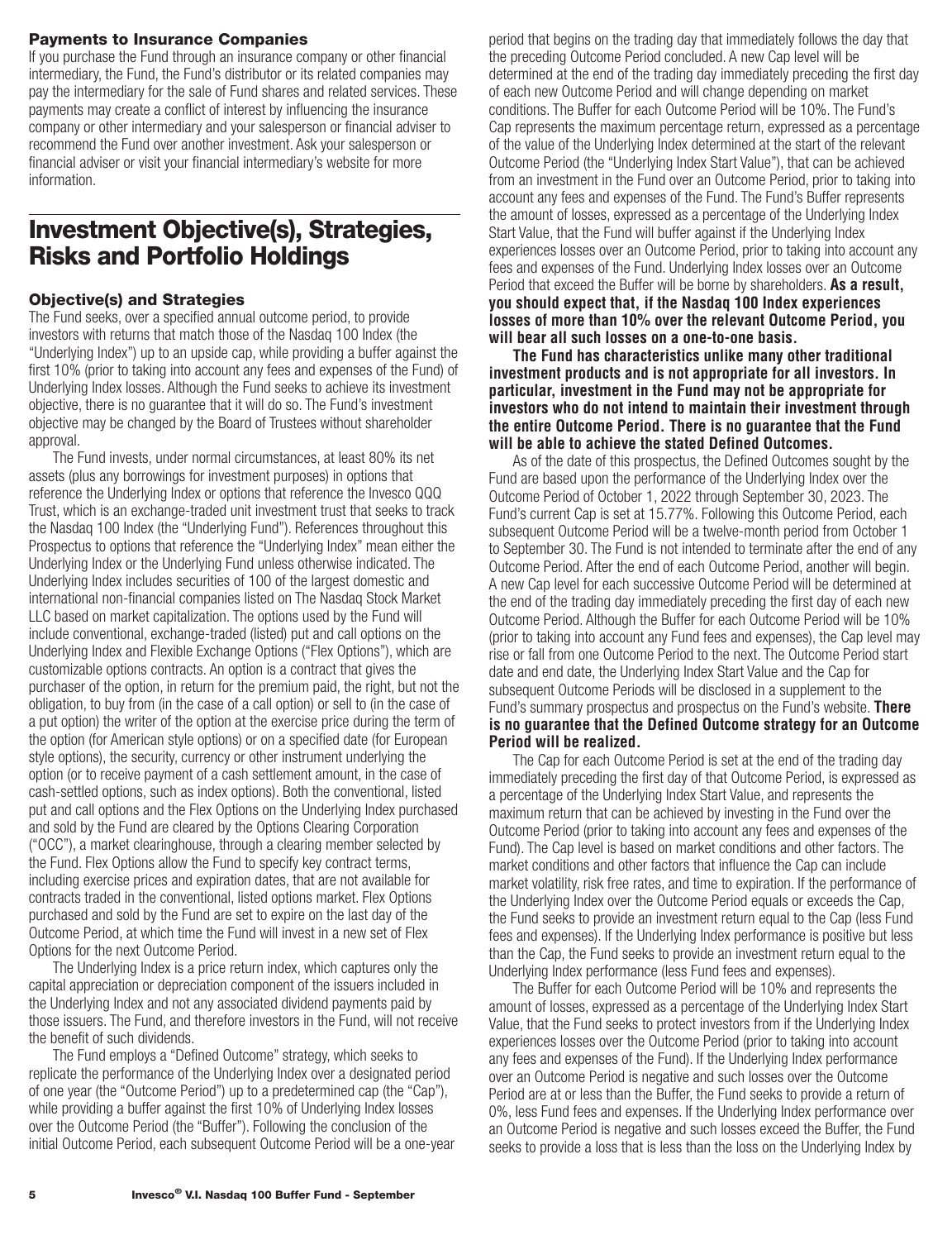the amount of the Buffer (less Fund fees and expenses). Stated differently, in this circumstance the Fund seeks to provide a return equal the negative performance of the Underlying Index (less Fund fees and expenses) plus the Buffer. The Fund's Cap and Buffer amounts will, in effect, be reduced by the fees and expenses of the Fund.

**The Fund's Defined Outcomes may only be realized by holding shares on the first day of the Outcome Period and continuing to hold shares through to the last day of the Outcome Period. This means investors should hold or purchase shares prior to the beginning of the Outcome Period to achieve the intended results. The Fund's Defined Outcomes in respect of each Outcome Period are measured from the Fund's net asset value calculated at the end of the trading day immediately preceding the first day of that Outcome Period. Investors who purchase shares after the Outcome Period has begun or sell shares prior to the Outcome Period's conclusion may experience investment returns very different from those that the Fund seeks to provide. Investment returns may vary (in some cases substantially) from the returns sought by the Fund's Defined Outcome strategy if shares are purchased after the beginning of the Outcome Period or redeemed before the conclusion of the Outcome Period**. **Even if shares are held for the entire Outcome Period, the Fund may not successfully achieve the Defined Outcomes, and there is no guarantee that the Buffer will limit Fund losses as intended or that participation up to the Cap will be achieved. The Buffer is not guaranteed and may not be achieved.** Purchasing shares after the beginning of the Outcome Period may provide little or no ability to realize investment returns if the Fund's net asset value has increased in value to a level near or above the Cap. In this circumstance, a purchaser of shares of the Fund at that price would still be vulnerable to risk of loss but will have little or no opportunity for gain.

Purchasing shares after the beginning of the Outcome Period may also provide no benefit from the Buffer. If the Outcome Period has begun and the Fund's net asset value has increased since the start of the Outcome Period, a purchaser of shares of the Fund at that price will not benefit from the Buffer unless the Fund's net asset value decreases to its value at the start of the Outcome Period. On the other hand, if the Outcome Period has begun and the Fund's net asset value has decreased such that its performance since the start of the Outcome Period is below the Buffer, a purchaser of shares of the Fund at that price will not benefit from the Buffer unless the Fund's net asset value increases. Therefore, purchasing shares after the Outcome Period has begun may result in the potential for full loss of the investment amount notwithstanding the Buffer or may result in the Buffer providing less protection against loss than if the shares were purchased on the first day of the Outcome Period.

Additionally, if the Outcome Period has begun and the Fund's net asset value has decreased since the start of the Outcome Period, a purchaser of shares of the Fund at that price may realize an investment return that is less than any subsequent positive return of the Underlying Index. **You therefore should not purchase shares after the first day of the Outcome Period, or redeem shares prior to the last day of the Outcome Period, without understanding fully the consequences of doing so. Please consult with your financial advisor.** The Fund's website, [invesco.com/00901C202,](http://invesco.com/00901C202) provides important Fund information on a daily basis, including information about the Cap and Buffer, current Outcome Period start and end dates, and information relating to the remaining potential outcomes of an investment in the Fund. Investors considering purchasing shares should visit the website for the latest information**.**

The Fund's net asset value will be principally composed of options contracts on the Underlying Index, the value of which is derived from the performance of the Underlying Index. However, because the time remaining until expiration, the price volatility of the Underlying Index and general interest rate conditions are also components of the options' values, the Fund's net asset value will not directly correlate on a day-to-day basis with

the returns experienced by the Underlying Index. Consequently, the Fund's net asset value is not expected to increase or decrease at the same rate or magnitude as the Underlying Index. Only upon expiration of the options contracts at the end of the Outcome Period, when the value of the Underlying Index will be the only component of the options' values, can the Defined Outcome be expected to be achieved. **Consequently, you should be aware that, if you redeem your shares in the Fund before the end of the Outcome Period, you should not expect the return on your investment to equal the Defined Outcome or to correspond to the performance of the Underlying Index. This will be the case even if you purchased shares of the Fund at the beginning of the Outcome Period.**

The Fund may be "non-diversified," as defined in the Investment Company Act of 1940 (1940 Act), solely as a result of a change in relative market capitalization or index weighting of one or more constituents of the Underlying Index. As a "non-diversified" fund, the Fund can invest such that a greater percentage of its assets are tied to a small group of issuers or any one issuer than a diversified fund can. Shareholder approval will not be sought when the Fund crosses from diversified to non-diversified status due solely to a change in the relative market capitalization or index weighting of one or more constituents of the Underlying Index. As of April 1, 2022, the Underlying Index is non-diversified, and therefore as of that same date, the Fund is managed as non-diversified in accordance with the Underlying Index.

The Fund's investments in the types of securities and other investments described in this prospectus vary from time to time, and, at any time, the Fund may not be invested in all of the types of securities and other investments described in this prospectus. The Fund may also invest in securities and other investments not described in this prospectus.

For more information, see "Description of the Funds and Their Investments and Risks" in the Fund's SAI.

#### **Risks**

The principal risks of investing in the Fund are:

*Market Risk.* The market values of the Fund's investments, and therefore the value of the Fund's shares, will go up and down, sometimes rapidly or unpredictably. The value of the Underlying Index may be volatile, may go up or down due to general market conditions, such as real or perceived adverse economic conditions, changes in the general outlook for revenues or corporate earnings, changes in interest or currency rates or expectations about inflation, regional or global instability, or adverse investor sentiment generally. Individual stock prices tend to go up and down more dramatically than those of certain other types of investments, such as bonds. The value of the Underlying Index may also go up or down due to factors that affect an individual issuer or a particular industry or sector, such as changes in production costs and competitive conditions within an industry. In addition, natural or environmental disasters, widespread disease or other public health issues, war, military conflict, acts of terrorism or other events may have a significant impact on the value of the Underlying Index, as well as the financial markets and global economy generally. Such circumstances may impact the ability of the Adviser to effectively implement the Fund's investment strategy. The value of options contracts on the Underlying Index, which will constitute the substantial portion of the Fund's portfolio, may at times be more volatile than the Underlying Index itself. **Consequently, the value of the Fund's shares will be impacted by the price volatility of both the Underlying Index and options contracts on the Underlying Index**.

■ Market Disruption Risks Related to Russia-Ukraine Conflict. Following Russia's invasion of Ukraine in late February 2022, various countries, including the United States, as well as NATO and the European Union, issued broad-ranging economic sanctions against Russia and Belarus. The resulting responses to the military actions (and potential further sanctions in response to continued military activity), the potential for military escalation and other corresponding events, have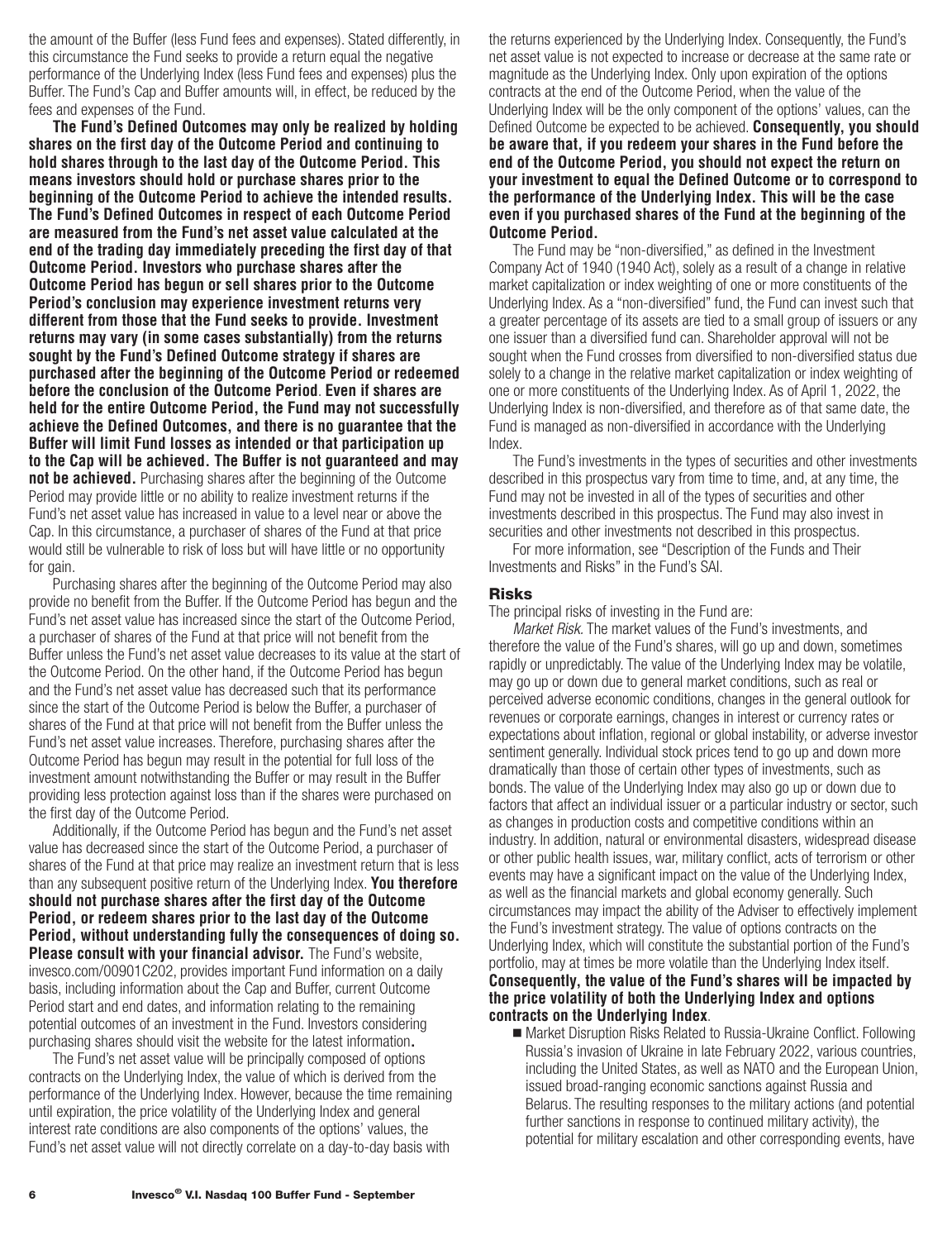had, and could continue to have, severe negative effects on regional and global economic and financial markets, including increased volatility, reduced liquidity and overall uncertainty. The negative impacts may be particularly acute in certain sectors including, but not limited to, energy and financials. Russia may take additional counter measures or retaliatory actions (including cyberattacks), which could exacerbate negative consequences on global financial markets. The duration of ongoing hostilities and corresponding sanctions and related events cannot be predicted. The foregoing may result in a negative impact on Fund performance and the value of an investment in the Fund, even beyond any direct investment exposure the Fund may have to Russian issuers or the adjoining geographic regions.

■ COVID-19. The "COVID-19" strain of coronavirus has resulted in instances of market closures and dislocations, extreme volatility, liquidity constraints and increased trading costs. Efforts to contain its spread have resulted in travel restrictions, disruptions of healthcare systems, business operations (including business closures) and supply chains, layoffs, lower consumer demand and employee availability, and defaults and credit downgrades, among other significant economic impacts that have disrupted global economic activity across many industries. Such economic impacts may exacerbate other pre-existing political, social and economic risks locally or globally and cause general concern and uncertainty. The full economic impact and ongoing effects of COVID-19 (or other future epidemics or pandemics) at the macro-level and on individual businesses are unpredictable and may result in significant and prolonged effects on the Fund's performance.

*Buffered Loss Risk.* The term "buffer" is a generic term that is widely used in the investment management and financial services industries to describe an investment product or strategy that mitigates or alleviates downside risk and, typically, caps returns on the upside. The Buffer here is designed to limit downside losses for shares purchased at the beginning and held until the end of the Outcome Period; however, there is no guarantee that the Buffer will effectively protect against any or all losses. If the Underlying Index declines over an Outcome Period by more than the Buffer, shareholders will bear the amount of the loss in excess of the Buffer at the end of the Outcome Period (plus Fund fees and expenses). **In addition, if shares are purchased after the beginning of or redeemed before the end of the Outcome Period, there may be no effect of the Buffer and the result may be a loss of investment**. The Fund's Buffer as part of its Defined Outcome strategy may not be successful in limiting losses.

*Capped Return Risk.* If the Underlying Index experiences returns over the Outcome Period in excess of the Cap, the Fund will not participate in such returns beyond the Cap. In this way, the Fund is unlike other investment companies that seek to replicate the performance of the Underlying Index in all cases. If shares are purchased after the beginning of the Outcome Period, and the Fund's net asset value has already achieved returns at or near the Cap, there may be no ability to experience any return on investment, but such purchaser remains vulnerable to risk of loss. **In this circumstance, you should not buy shares of the Fund**. Additionally, the Fund's Defined Outcome strategy may not be successful in replicating the returns (before Fund fees and expenses) of the Underlying Index up to the level of the Cap.

*Cap Level Change Risk.* At the end of the trading day immediately preceding the first day of each Outcome Period, a new Cap is established, depending on the market conditions and the prices for options contracts on the Underlying Index at the time. Therefore, the level of the Cap may rise or fall for subsequent Outcome Periods and is unlikely to remain the same. If the Caps for future Outcome Periods of the Fund were to decrease, shareholders in the Fund would have less opportunity to participate in any future positive returns of the Underlying Index.

*Outcome Period Risk.* The Fund's Defined Outcome strategy seeks to replicate the performance of the Underlying Index (prior to taking into

account fees and expenses of the Fund) over the Outcome Period, subject to the Cap and Buffer, solely if shares are purchased on the first day of the Outcome Period and held until the last day of the Outcome Period. This means investors should hold or purchase shares prior to the beginning of the Outcome Period to achieve the intended results. **If shares are purchased after the commencement of the Outcome Period or redeemed before the end of the Outcome Period, investment returns may vary significantly**. Shares purchased after the Outcome Period begins may provide little or no ability to realize investment returns if the Fund's net asset value has increased in value to a level near or above the Cap but will still be subject to the risk of loss. If shares are purchased after the Outcome Period begins and the Fund's net asset value has decreased to the Buffer level, there is no effective Buffer against further losses when purchasing at that time. If shares are purchased after the Outcome Period begins and the Fund's net asset value has increased, the Buffer will not protect against subsequent losses unless the Fund's net asset value decreases to its value at the start of the Outcome Period. Additionally, if the Outcome Period has begun and the Fund's net asset value has decreased since the start of the Outcome Period, a purchaser of shares of the Fund at that price may realize an investment return that is less than any subsequent positive return of the Underlying Index.

*Derivatives Risk.* A derivative is an instrument whose value depends largely on (and is derived from) the value of an underlying security, currency, commodity, interest rate, index or other asset (each referred to as an underlying asset). In addition to risks relating to the underlying assets, the use of derivatives may include other, possibly greater, risks, which are described below.

- *Counterparty Risk.* Many counterparties are financial institutions such as banks and broker-dealers and their creditworthiness (and ability to pay or perform) may be negatively impacted by factors affecting financial institutions generally. In addition, in the event that a counterparty becomes bankrupt or insolvent, the Fund's ability to recover the collateral that the Fund has on deposit with the counterparty could be delayed or impaired. For derivatives traded on a centralized exchange, the Fund generally is dependent upon the solvency of the relevant exchange clearing house (which acts as a guarantor for each contractual obligation under such derivatives) for payment on derivative instruments for which the Fund is owed money.
- *Leverage Risk.* Many derivatives do not require a payment up front equal to the economic exposure created by holding a position in the derivative, which creates a form of leverage. As a result, an adverse change in the value of the underlying asset could result in the Fund sustaining a loss that is substantially greater than the amount invested in the derivative or the anticipated value of the underlying asset. In addition, some derivatives have the potential for unlimited loss, regardless of the size of the Fund's initial investment. Leverage may therefore make the Fund's returns more volatile and increase the risk of loss. As the Fund transitions into compliance with Rule 18f-4 under the Investment Company Act of 1940 (the "1940 Act"), with which compliance is required by August 19, 2022, the Fund's approach to asset segregation and coverage requirements may be impacted. On or after August 19, 2022, the Fund will no longer engage in "coverage" techniques with respect to derivatives transactions and will instead comply with the applicable requirements of Rule 18f-4. In certain market conditions, losses on derivative instruments can grow larger while the value of the Fund's other assets fall, resulting in the Fund's derivative positions becoming a larger percentage of the Fund's investments.
- *Liquidity Risk.* There is a smaller pool of buyers and sellers for certain derivatives than more traditional investments such as stocks. These buyers and sellers are often financial institutions that may be unable or unwilling to buy or sell derivatives during times of financial or market stress. Derivative instruments may therefore be less liquid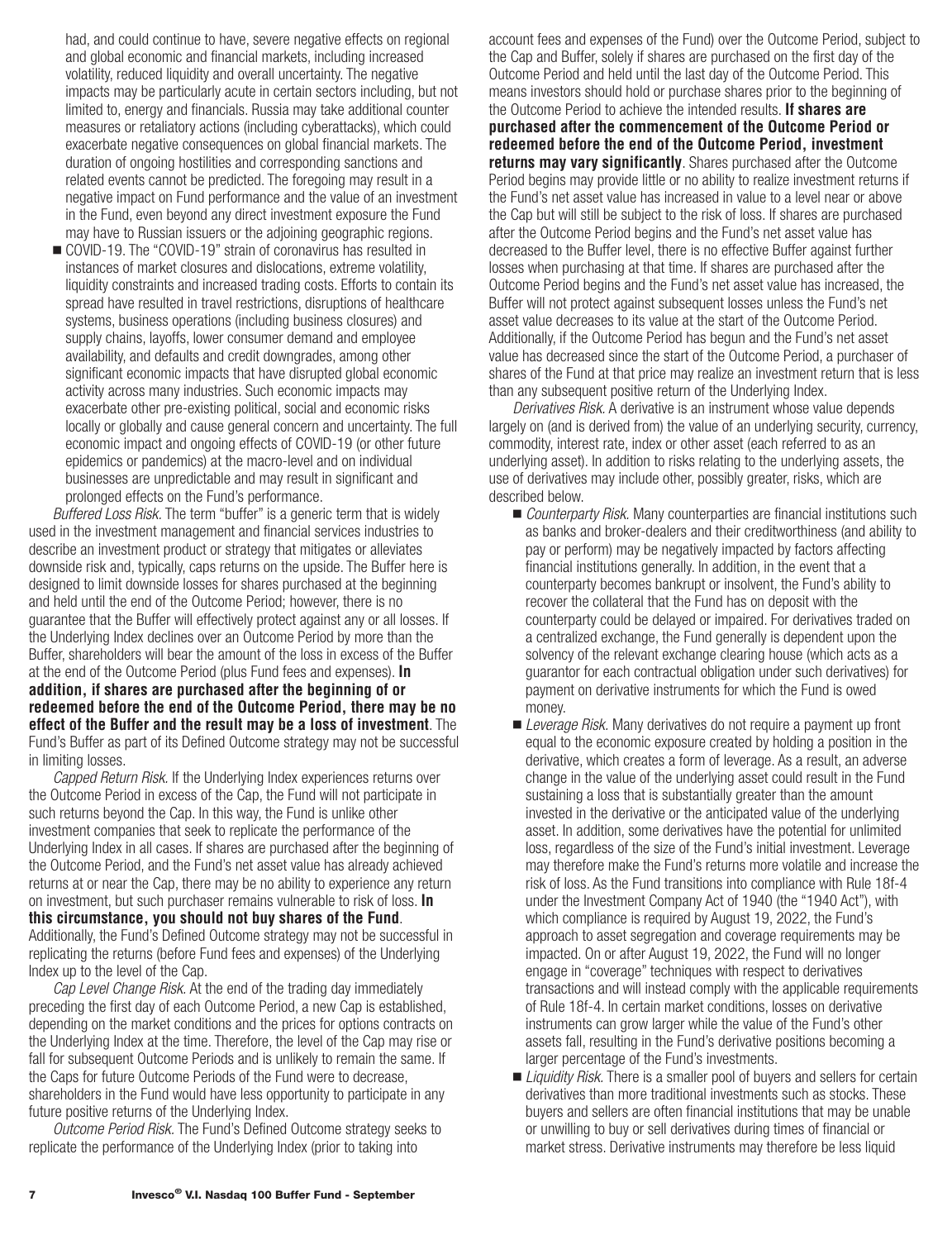than more traditional investments and the Fund may be unable to sell or exit its derivative positions at a desirable time or price. This risk may be more acute under adverse market conditions, during which the Fund may be most in need of liquidating its derivative positions. To the extent that the Fund is unable to exit a derivative position because of market illiquidity, the Fund may not be able to prevent further losses of value in its derivatives holdings and the liquidity of the Fund and its ability to meet redemption requests may be impaired to the extent that a substantial portion of the Fund's otherwise liquid assets must be used as margin. For information on the impact of Rule 18f-4 on coverage requirements, see the discussion in "Leverage Risk" above. Another consequence of illiquidity is that the Fund may be required to hold a derivative instrument to maturity and take or make delivery of the underlying asset that the Adviser would otherwise avoid.

■ *Other Risks.* Compared to other types of investments, derivatives may be harder to value and may also be less tax efficient. In addition, changes in government regulation of derivative instruments could affect the character, timing and amount of the Fund's taxable income or gains, and may limit or prevent the Fund from using certain types of derivative instruments as a part of its investment strategy, which could make the investment strategy more costly to implement or require the Fund to change its investment strategy. Derivatives strategies may not always be successful. The Fund's use of derivatives may be limited by the requirements for taxation of the Fund as a regulated investment company.

*OCC/Clearing Member Default Risk.* The Fund's options contracts will cause it to incur counterparty risk to the OCC and its clearing member. The OCC acts as guarantor and central counterparty with respect to the Fund's option contracts. As a result, the ability of the Fund to meet its objective depends on the OCC being able to meet its obligations. In the unlikely event that the OCC or the Fund's clearing member becomes bankrupt, insolvent or is otherwise unable to meet its settlement obligations, the Fund could suffer significant losses and/or be unable to achieve its Defined Outcome strategy.

Since the Fund is not a member of the OCC and only members of the OCC ("clearing members") can participate directly in the clearing house, the Fund will hold its options contracts through accounts at its clearing members. The Fund will make payments (including margin payments) to and receive payments from the OCC through its accounts at its clearing members. Assets deposited by the Fund with any clearing member as margin for options may, in certain circumstances, be used to satisfy losses of other clients of the Fund's clearing member. In addition, there is a risk that the assets of the Fund might not be fully protected in the event of the clearing member's bankruptcy or insolvency, as the Fund would be limited to recovering only a pro rata share of all available funds segregated on behalf of the clearing member's customers for the relevant account class.

*Options Risk.* An option is a contract that gives the purchaser of the option, in return for the premium paid, the right, but not the obligation, to buy from (in the case of a call option) or sell to (in the case of a put option) the writer of the option at the exercise price during the term of the option (for American style options) or on a specified date (for European style options), the security, currency or other instrument underlying the option (or to receive payment of a cash settlement amount, in the case of cash-settled options, such as index options). Options transactions represent the possibility of large amounts of exposure (or leverage), which may result in the Fund's net asset value being more sensitive to changes in the value of the option. The value of an option position will reflect, among other things, the current market value of the underlying investment, the time remaining until expiration, the relationship of the exercise price to the market value of the underlying investment, the price volatility of the underlying investment and general market and interest rate conditions.

*Flex Options Risk.* Flex Options are cleared and guaranteed for settlement by the OCC, but are not listed like other exchange-traded options. Therefore, Flex Options may be less liquid than certain other securities, such as conventional, listed options, and the Fund may not be able to close out certain Flex Options positions at desirable times and prices, which could prevent the Fund from achieving its Defined Outcome strategy. Flex Options typically can be exercised only on the expiration date, and until that date the value of a Flex Option will be affected by, among other factors, changes in the value of the Underlying Index, changes in interest rates, the price volatility of the Underlying Index and the remaining time until the expiration date. The value of a Flex Option does not increase or decrease at the same rate as the Underlying Index, but typically moves in line with value of the Underlying Index as it approaches its expiration date. Certain Flex Options could expire without value.

In the event that trading in Flex Options is limited or absent, the value of the Fund's Flex Options may decrease. There is no guarantee that a liquid secondary trading market will exist for the Flex Options. The trading in Flex Options may be less deep and liquid than the market for certain other securities. Flex Options may be less liquid than conventional, listed options. In a less liquid market for Flex Options, terminating the Flex Options may require the payment of a larger premium or acceptance of a discounted price and may take longer to complete. In a less liquid market for Flex Options, the liquidation of a large number of options may more significantly impact the price. A less liquid trading market may adversely impact the value of the Flex Options held by the Fund and the value of your investment.

*Non-Indexing Risk.* Unlike many investment companies, the Fund does not utilize an investing strategy that seeks returns that correspond to the returns of the Underlying Index in all cases. The operation of the Cap and the Buffer are designed to provide holders of shares of the Fund over an Outcome Period with an investment return that differs from the return of the Underlying Index if the performance of the Underlying Index exceeds the Cap or is negative. Additionally, a shareholder who redeems shares before the conclusion of an Outcome Period is unlikely to realize returns that correspond to the performance of the Underlying Index since the start of the Outcome Period. **If you desire to achieve an investment return that equals the return on the Underlying Index in all cases, you should not buy shares of the Fund**.

*Industry Concentration Risk.* In following its methodology, the Underlying Index from time to time may be concentrated to a significant degree in securities of issuers operating in a single industry or group of industries. To the extent that the Underlying Index concentrates in the securities of issuers in a particular industry or group of industries, the Fund will also concentrate its investments to approximately the same extent. By concentrating its investments in an industry or group of industries, the Fund may face more risks than if it were diversified broadly over numerous industries or groups of industries. Such industry-based risks, any of which may adversely affect the companies in the Underlying Index, may include, but are not limited to legislative or regulatory changes, adverse market conditions and/or increased competition within the industry or group of industries. In addition, at times, such industry or group of industries may be out of favor and underperform other industries, groups of industries or the market as a whole.

*Technology Sector Risk.* Technology companies are subject to intense competition and their products are at risk of rapid obsolescence, which make the prices of securities issued by these companies particularly volatile. Product obsolescence can result from rapid technological developments, frequent new product introduction, unpredictable changes in growth rates and competition for the services of qualified personnel. Factors that may also significantly affect the market value of securities of issuers in the technology sector include the failure to obtain, or delays in obtaining, financing or regulatory approvals, product incompatibility, changing consumer preferences, increased government scrutiny, high required corporate capital expenditure for research and development or infrastructure and development of new products. Technology companies are also heavily dependent on patent and other intellectual property rights, and the loss or impairment of these rights may adversely affect the company's profitability.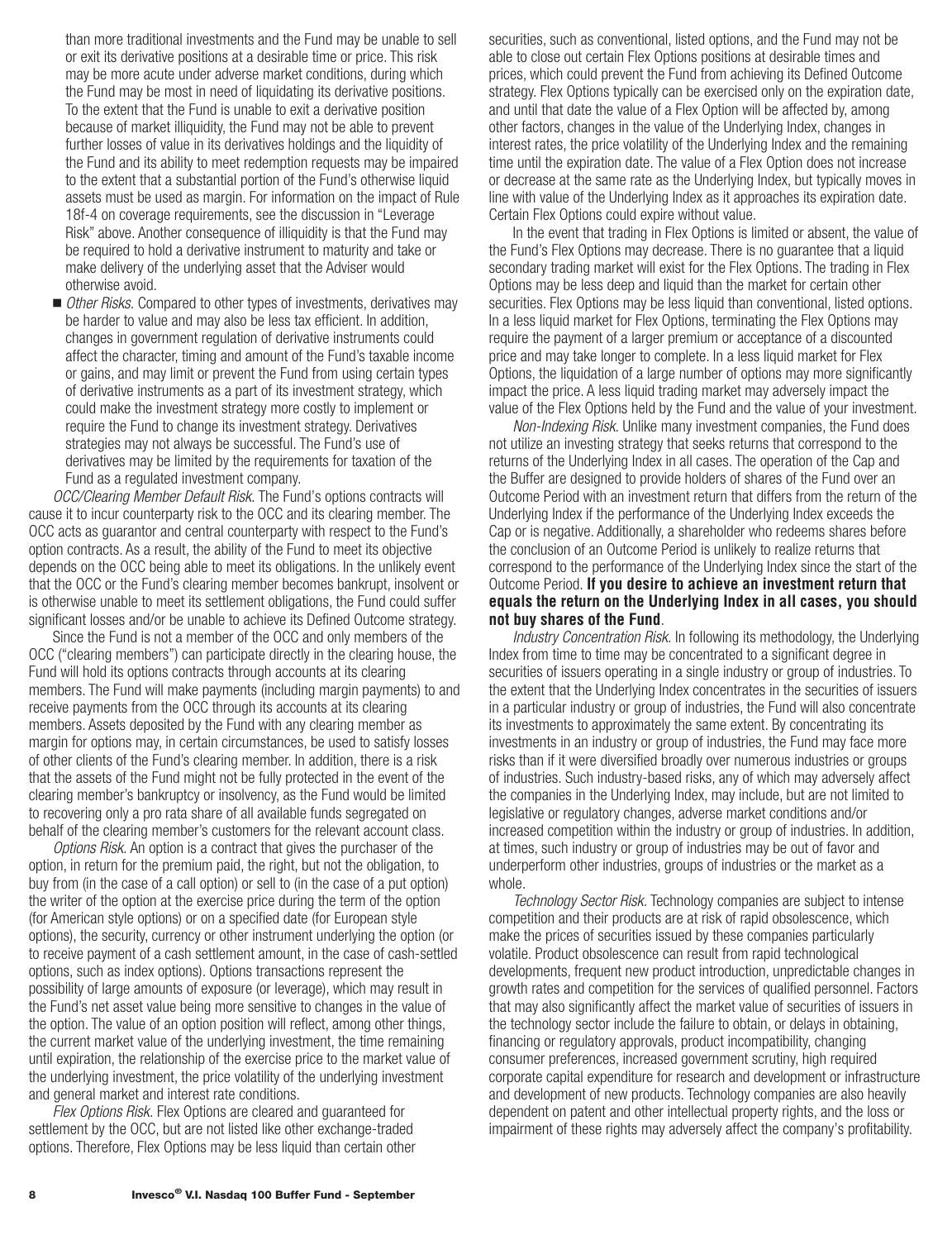<span id="page-11-0"></span>*Non-Diversification Risk*. Under the 1940 Act, a fund designated as "diversified" must limit its holdings such that the securities of issuers which individually represent more than 5% of its total assets must in the aggregate represent less than 25% of its total assets. The Fund is classified as "diversified" for purposes of the 1940 Act. However, in seeking to track its Underlying Index, the Fund may be "non-diversified," as defined in the 1940 Act, solely as a result of a change in relative market capitalization or index weighting of one or more constituents of the Underlying Index. A non-diversified fund can invest such that a greater portion of its assets are tied to the obligations or securities of a small number of issuers or any single issuer than a diversified fund can. In such circumstances, a change in the value of one or a few issuers' securities will therefore affect the value of the Fund more than if it was a diversified fund.

*Non-Correlation Risk*. The Fund's returns may not match the returns of the Underlying Index (that is, it may experience tracking error) for a number of reasons. In addition to the impact of the Cap and the Buffer on the Fund's returns as compared to the returns of the Underlying Index, the Fund incurs operating expenses not applicable to the Underlying Index. To the extent that the Fund has recently commenced operations and/or otherwise has a relatively small amount of assets, such operating expenses could have a proportionally greater impact on the Fund. Additionally, subscription and redemption activity in the Fund may cause the Fund to experience tracking error. Investors purchasing or redeeming shares of the Fund will transact at the net asset value per share of the relevant Series of shares next computed after the Fund receives that investor's order. However, the Fund generally will not purchase or sell the relevant options contracts referencing the Underlying Index in response to investor subscriptions and redemptions on a particular business day until after the investor orders are received, and the price of those options contracts may have changed (potentially substantially) in the intervening period since the net asset value of the Fund's shares was last determined. The potential for such tracking error is greater when subscription and redemption activity in the Fund is relatively higher and/or during periods that the value of the Underlying Index or options contracts thereon are experiencing relatively higher volatility. The Fund's net asset value will be principally composed of options contracts on the Underlying Index, the value of which is derived not only from the performance of the Underlying Index but also from the time remaining until expiration, the price volatility of the Underlying Index and general interest rate conditions. Consequently, the Fund's net asset value will not directly correlate on a day-to-day basis with the returns experienced by the Underlying Index.

The performance of the Fund and the Underlying Index also may vary due to asset valuation differences and because the Fund may fair value certain of the investments it holds. To the extent the Fund calculates its NAV based on fair value prices, the Fund's ability to track the Underlying Index may be adversely affected.

The Adviser may not fully invest the Fund's assets at times, either as a result of cash flows into the Fund, to retain a reserve of cash to meet redemptions and expenses, or because of low assets.

*Operational Risk.* The Fund is exposed to operational risks arising from a number of factors, including, but not limited to, human error, processing and communication errors, errors of the Fund's service providers, counterparties or other third-parties, failed or inadequate processes and technology or systems failures. The Fund and its Adviser seek to reduce these operational risks through controls and procedures. However, these measures do not address every possible risk and may be inadequate to address these risks.

*Redemption Risk.* In some instances, an insurance company through which the Fund is available may restrict its contract owners from purchasing the Fund's shares after an Outcome Period has already commenced. Nevertheless, existing Fund shareholders are legally permitted to redeem shares they already hold throughout the Outcome Period on any trading day, as described in the applicable variable insurance contract prospectus. Such redemptions may increase the Fund's transaction costs and could cause the Fund's operating expenses to be allocated over a smaller asset base,

leading to an increase in the Fund's expense ratio. If shareholders redeem large amounts of shares rapidly or unexpectedly, the Fund may have to sell portfolio securities at times when it would not otherwise do so, which could negatively impact the Fund's net asset value and liquidity and its ability to achieve the Defined Outcome strategy.

*Valuation Risk.* During periods of reduced market liquidity or in the absence of readily available market quotations, the ability of the Fund to value the Flex Options it holds becomes more difficult and the judgment of the Fund's Adviser (employing the fair value procedures adopted by the Board of Trustees of the Trust) may play a greater role in the valuation of the Fund's holdings due to reduced availability of reliable, objective pricing data. Consequently, while such determinations will be made in good faith, it may nevertheless be more difficult for the Fund to accurately assign a daily value.

### **Portfolio Holdings**

A description of Fund policies and procedures with respect to the disclosure of Fund portfolio holdings is available in the SAI, which is available at www.invesco.com/us.

## **Fund Management**

### **The Adviser(s)**

Invesco serves as the Fund's investment adviser. The Adviser manages the investment operations of the Fund as well as other investment portfolios that encompass a broad range of investment objectives, and has agreed to perform or arrange for the performance of the Fund's day-to-day management. The Adviser is located at 1555 Peachtree Street, N.E., Atlanta, Georgia 30309. The Adviser, as successor in interest to multiple investment advisers, has been an investment adviser since 1976.

*Sub-Advisers.* Invesco Asset Management Limited (Invesco Asset Management) serves as the Fund's investment sub-adviser. Invesco Asset Management, an affiliate of the Adviser, is located at Perpetual Park, Perpetual Park Drive, Henley-on-Thames, Oxfordshire, RG9 1HH, United Kingdom. Invesco Asset Management has been managing assets on behalf of consumers, institutional clients and institutional professionals through a broad product range, including investment companies with variable capital, investment trusts, individual savings accounts, pension funds, offshore funds and other specialist mandates since 1969, the year Invesco Asset Management was incorporated. Invesco Asset Management provides portfolio management services to the Fund.

In addition, Invesco has entered into one or more Sub-Advisory Agreements with certain affiliates to serve as sub-advisers to the Fund (the Sub-Advisers). Invesco may appoint the Sub-Advisers from time to time to provide discretionary investment management services, investment advice, and/or order execution services to the Fund. The Sub-Advisers and the Sub-Advisory Agreements are described in the SAI.

### **Exclusion of Adviser from Commodity Pool Operator Definition**

With respect to the Fund, the Adviser has claimed an exclusion from the definition of "commodity pool operator" (CPO) under the Commodity Exchange Act (CEA) and the rules of the Commodity Futures Trading Commission (CFTC) and, therefore, is not subject to CFTC registration or regulation as a CPO. In addition, the Adviser is relying upon a related exclusion from the definition of "commodity trading advisor" (CTA) under the CEA and the rules of the CFTC with respect to the Fund.

The terms of the CPO exclusion require the Fund, among other things, to adhere to certain limits on its investments in "commodity interests." Commodity interests include commodity futures, commodity options and swaps, which in turn include non-deliverable forwards. The Fund is permitted to invest in these instruments as further described in the Fund's SAI. However, the Fund is not intended as a vehicle for trading in the commodity futures, commodity options or swaps markets. The CFTC has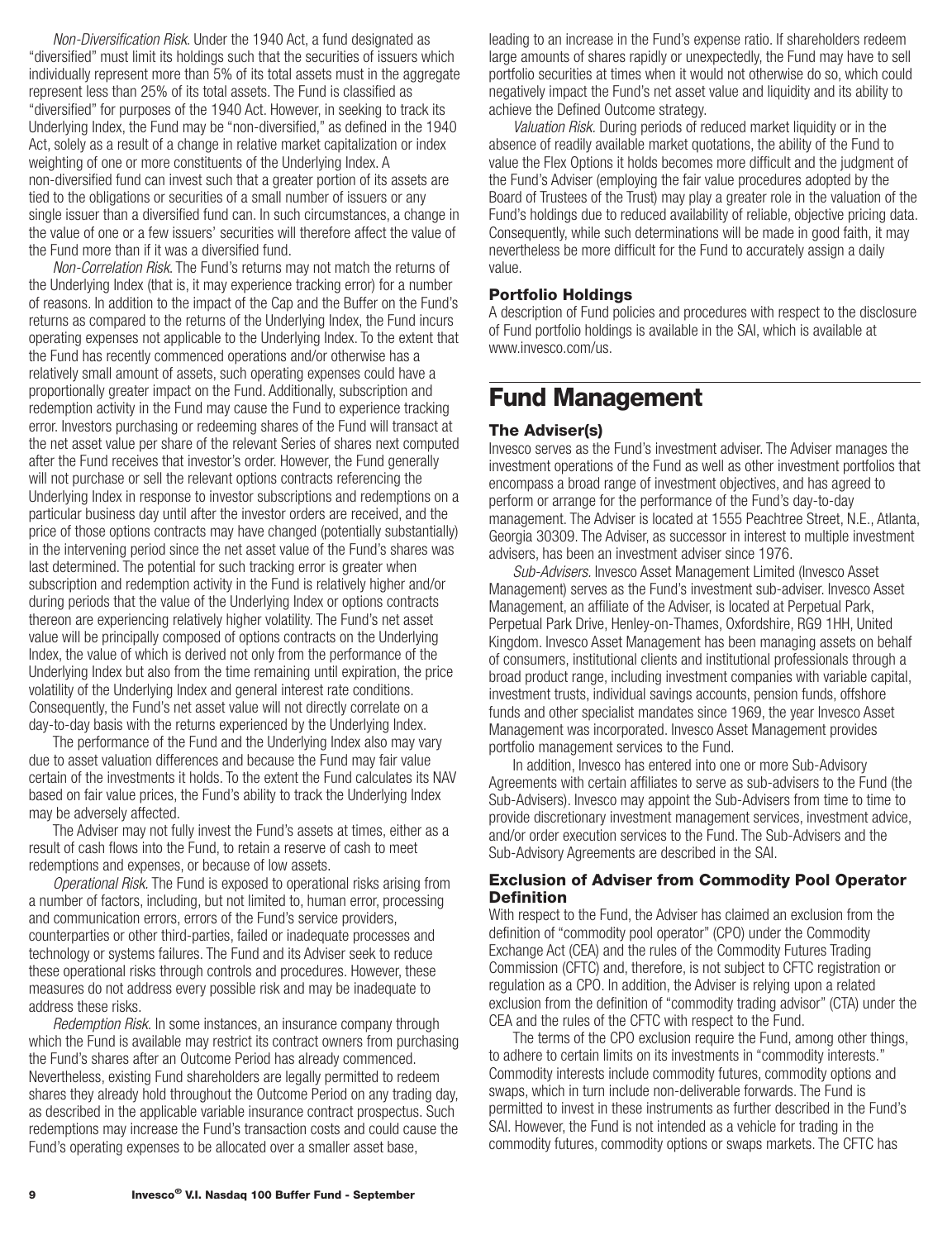<span id="page-12-0"></span>neither reviewed nor approved the Adviser's reliance on these exclusions, or the Fund, its investment strategies or this prospectus.

## **Adviser Compensation**

The Adviser receives a fee from the Fund, calculated at the annual rate of 0.42% of the first \$2 billion and 0.40% of the amount over \$2 billion of average daily net assets.

Invesco, not the Fund, pays sub-advisory fees, if any.

When issued, a discussion regarding the basis for the Board's approval of the investment advisory agreement and investment sub-advisory agreements of the Fund will be available in the Fund's next annual or semi-annual report to shareholders.

## **Portfolio Managers**

Investment management decisions for the Fund are made by the investment management teams at Invesco and Invesco Asset Management.

The following individuals are jointly and primarily responsible for the day-to-day management of the Fund's portfolio:

- Duy Nguyen, CFA, Portfolio Manager, who has been responsible for the Fund since 2021 and has been associated with Invesco and/or its affiliates since 2000.
- Jacob Borbidge, CFA, Portfolio Manager, who has been responsible for the Fund since 2021 and has been associated with Invesco and/or its affiliates since 2004.
- Alessio de Longis, CFA, Portfolio Manager, who has been responsible for the Fund since 2021 and has been associated with Invesco and/or its affiliates since 2019. Prior to joining Invesco, Mr. de Longis was associated with Oppenheimerfunds, a global asset management firm, since 2004.
- Ali Zouiten, Portfolio Manager, who has been responsible for the Fund since 2021 and has been associated with Invesco Asset Management and/or its affiliates since 2019. From 2017 to 2019, he was associated with HSBC Asset Management where he served as Head of Investments for Product Development. From 2011 to 2019, he was associated with Baloise Group in Switzerland, where he served as Specialist for Hedging and Financial Structures.

More information on the portfolio managers may be found at www.invesco.com/us. The website is not part of this prospectus.

The Fund's SAI provides additional information about the portfolio managers' investments in the Fund, a description of the compensation structure and information regarding other accounts managed.

# **Other Information**

## **Purchase and Redemption of Shares**

The Fund ordinarily effects orders to purchase and redeem shares at the Fund's next computed net asset value (NAV) after it receives an order. Insurance companies participating in the Fund serve as the Fund's designee for receiving orders of separate accounts that invest in the Fund. The Fund may postpone the right of redemption only under unusual circumstances, as allowed by the SEC, such as when the New York Stock Exchange (NYSE) restricts or suspends trading.

Although the Fund generally intends to pay redemption proceeds solely in cash, the Fund reserves the right to determine, in its sole discretion, whether to satisfy redemption requests by making payment in securities or other property (known as a redemption in kind). Redemptions in kind may result in transaction costs and/or market fluctuations associated with liquidating or holding the securities, respectively.

Shares of the Fund are offered in connection with mixed and shared funding, i.e., to separate accounts of affiliated and unaffiliated insurance companies funding variable products. The Fund currently offers shares only to insurance company separate accounts and funds of funds. In the future,

the Fund may offer them to pension and retirement plans that qualify for special federal income tax treatment. Due to differences in tax treatment and other considerations, the interests of Fund shareholders, including variable product owners and plan participants investing in the Fund (whether directly or indirectly through fund of funds), may conflict.

Mixed and shared funding may present certain conflicts of interest. For example, violation of the federal tax laws by one insurance company separate account investing directly or indirectly in a fund could cause variable products funded through another insurance company separate account to lose their tax-deferred status, unless remedial actions were taken. The Board will monitor for the existence of any material conflicts and determine what action, if any, should be taken. The Fund's NAV could decrease if it had to sell investment securities to pay redemption proceeds to a separate account (or plan) withdrawing because of a conflict.

## **Redemptions by Large Shareholders**

At times, the Fund may experience adverse effects when certain large shareholders redeem large amounts of shares of the Fund. Large redemptions may cause the Fund to sell portfolio securities at times when it would not otherwise do so. In addition, these transactions may also accelerate the realization of taxable income to shareholders (if applicable) if such sales of investments resulted in gains and may also increase transaction costs and/or increase in the Fund's expense ratio. When experiencing a redemption by a large shareholder, the Fund may delay payment of the redemption request up to seven days to provide the investment manager with time to determine if the Fund can redeem the request-in-kind or to consider other alternatives to lessen the harm to remaining shareholders. Under certain circumstances, however, the Fund may be unable to delay a redemption request, which could result in the automatic processing of a large redemption that is detrimental to the Fund and its remaining shareholders.

## **Excessive Short-Term Trading Activity Disclosure**

The Fund's investment programs are designed to serve long-term investors and are not designed to accommodate excessive short-term trading activity in violation of the Fund's policies and procedures described below. Excessive short-term trading activity in the Fund's shares (i.e., purchases of Fund shares followed shortly thereafter by redemptions of such shares, or vice versa) may hurt the long-term performance of the Fund by requiring it to maintain an excessive amount of cash or to liquidate portfolio holdings at a disadvantageous time, thus interfering with the efficient management of the Fund by causing it to incur increased brokerage and administrative costs. Where excessive short-term trading activity seeks to take advantage of arbitrage opportunities from stale prices for portfolio securities, the value of Fund shares held by long-term investors may be diluted. The Board has adopted policies and procedures designed to discourage excessive short-term trading of Fund shares. The Fund may alter its policies and procedures at any time without giving prior notice to Fund shareholders if Invesco believes the change would be in the best interests of long-term investors.

Pursuant to the Fund's policies and procedures, Invesco and certain of its corporate affiliates (Invesco and such affiliates, collectively, the Invesco Affiliates) currently use the following tools designed to discourage excessive short-term trading in the Fund:

(1) trade activity monitoring; and

(2) the use of fair value pricing consistent with procedures approved by the Board.

Each of these tools is described in more detail below.

In addition, restrictions designed to discourage or curtail excessive short-term trading activity may be imposed by the insurance companies and/or their separate accounts that invest in the Fund on behalf of variable product owners. Variable product owners should refer to the applicable contract and related prospectus for more details.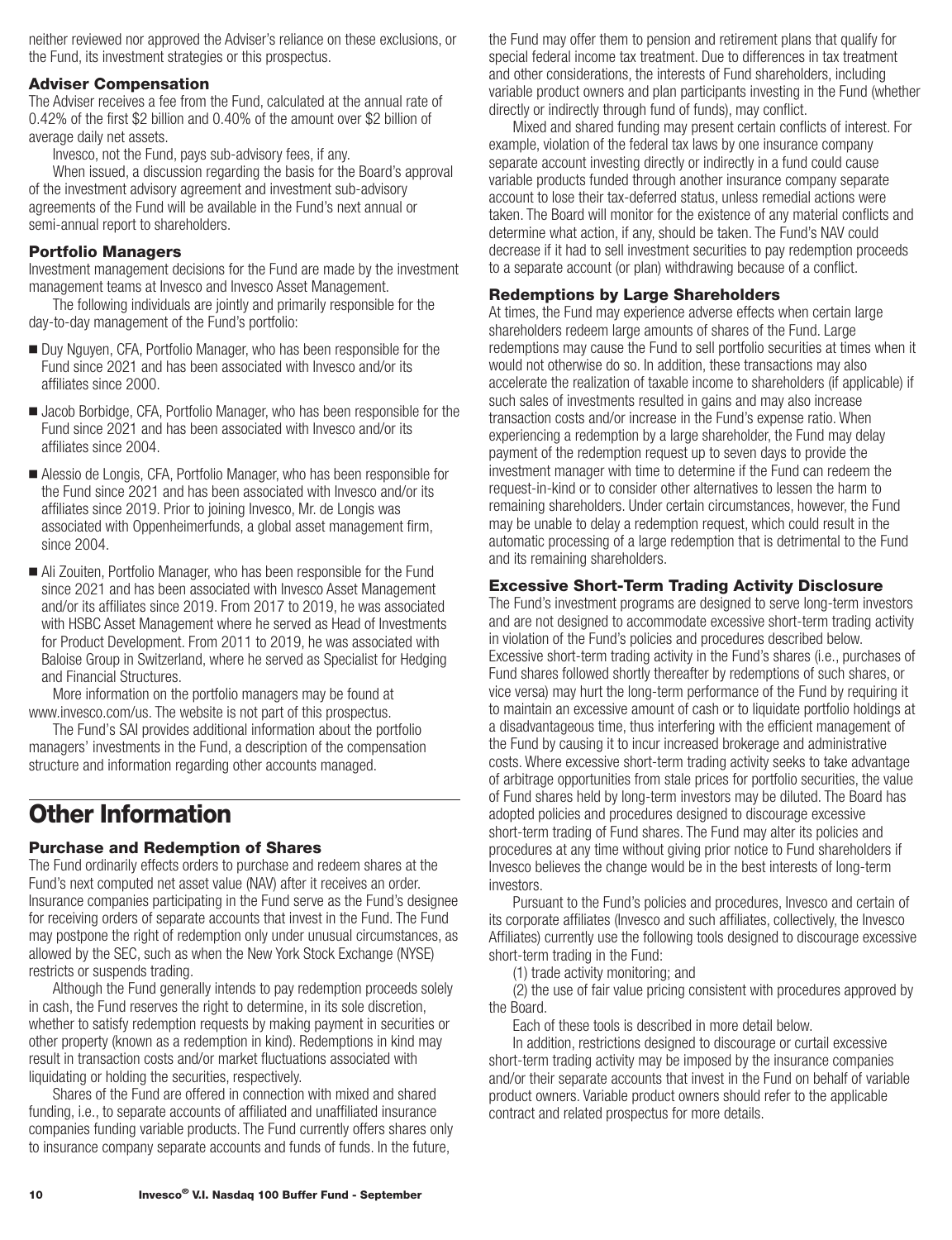## <span id="page-13-0"></span>**Trade Activity Monitoring**

To detect excessive short-term trading activities, the Invesco Affiliates will monitor, on a daily basis, selected aggregate purchase or redemption trade orders placed by insurance companies and/or their separate accounts. The Invesco Affiliates will seek to work with insurance companies to discourage variable product owners from engaging in abusive trading practices. However, the ability of the Invesco Affiliates to monitor trades that are placed by variable product owners is severely if not completely limited due to the fact that the insurance companies trade with the Fund through omnibus accounts, and maintain the exclusive relationship with, and are responsible for maintaining the account records of, their variable product owners. There may also be legal and technological limitations on the ability of insurance companies to impose restrictions on the trading practices of their variable product owners. As a result, there can be no guarantee that the Invesco Affiliates will be able to detect or deter market timing by variable product owners.

If, as a result of this monitoring, the Invesco Affiliates believe that a variable product owner has engaged in excessive short-term trading (regardless of whether or not the insurance company's own trading restrictions are exceeded), the Invesco Affiliates will seek to act in a manner that they believe is consistent with the best interests of long-term investors, which may include taking steps such as (1) asking the insurance company to take action to stop such activities, or (2) refusing to process future purchases related to such activities in the insurance company's account with the Fund. The Invesco Affiliates will use reasonable efforts to apply the Fund's policies uniformly given the potential limitations described above.

## **Fair Value Pricing**

Securities owned by the Fund are to be valued at current market value if market quotations are readily available. All other securities and assets of the Fund for which market quotations are not readily available are to be valued at fair value determined in good faith using procedures approved by the Board. An effect of fair value pricing may be to reduce the ability of frequent traders to take advantage of arbitrage opportunities resulting from potentially "stale" prices of portfolio holdings. However, it cannot eliminate the possibility of frequent trading.

See "Pricing of Shares—Determination of Net Asset Value (NAV)" for more information.

## **Risks**

There is the risk that the Fund's policies and procedures will prove ineffective in whole or in part to detect or prevent excessive short-term trading. Although these policies and procedures, including the tools described above, are designed to discourage excessive short-term trading, they do not eliminate the possibility that excessive short-term trading activity in the Fund will occur. Moreover, each of these tools involves judgments that are inherently subjective. The Invesco Affiliates seek to make these judgments to the best of their abilities in a manner that they believe is consistent with the best interests of long-term investors. However, there can be no assurance that the Invesco Affiliates will be able to gain access to any or all of the information necessary to detect or prevent excessive short-term trading by a variable product owner. While the Invesco Affiliates and the Fund may seek to take actions with the assistance of the insurance companies that invest in the Fund, there is the risk that neither the Invesco Affiliates nor the Fund will be successful in their efforts to minimize or eliminate such activity.

## **Pricing of Shares**

## **Determination of Net Asset Value (NAV)**

The price of the Fund's shares is the Fund's NAV per share. The Fund values portfolio securities for which market quotations are readily available at market value. Securities and other assets quoted in foreign currencies are valued in U.S. dollars based on the prevailing exchange rates on that day. The Fund values securities and assets for which market quotations are unavailable at their "fair value," which is described below.

Even when market quotations are available, they may be stale or they may be unreliable because the security is not traded frequently, trading on the security ceased before the close of the trading market or issuer specific events occurred after the security ceased trading or because of the passage of time between the close of the market on which the security trades and the close of the NYSE and when the Fund calculates its NAV. Issuer specific events may cause the last market quotation to be unreliable. Such events may include a merger or insolvency, events that affect a geographical area or an industry segment, such as political events or natural disasters, or market events, such as a significant movement in the U.S. market. Where the Adviser determines that the closing price of the security is stale or unreliable, the Adviser will value the security at its fair value.

Fair value is that amount that the owner might reasonably expect to receive for the security upon its current sale. A fair value price is an estimated price that requires consideration of all appropriate factors, including indications of fair value available from pricing services. Fair value pricing involves judgment and a fund that uses fair value methodologies may value securities higher or lower than another fund using market quotations or its own fair value methodologies to price the same securities. Investors who purchase or redeem Fund shares on days when the Fund is holding fair-valued securities may receive a greater or lesser number of shares, or higher or lower redemption proceeds, than they would have received if the Fund had not fair-valued the security or had used a different methodology.

The Board has delegated the daily determination of fair value prices to the Adviser's valuation committee, which acts in accordance with Board approved policies. Fair value pricing methods and pricing services can change from time to time as approved by the Board.

The intended effect of applying fair value pricing is to compute a NAV that accurately reflects the value of the Fund's portfolio at the time that the NAV is calculated. An additional intended effect is to discourage those seeking to take advantage of arbitrage opportunities resulting from "stale" prices and to mitigate the dilutive impact of any such arbitrage. However, the application of fair value pricing cannot eliminate the possibility that arbitrage opportunities will exist.

Specific types of securities are valued as follows:

*Senior Secured Floating Rate Loans and Senior Secured Floating Rate Debt Securities.* Senior secured floating rate loans and senior secured floating rate debt securities are fair valued using evaluated quotes provided by an independent pricing service. Evaluated quotes provided by the pricing service may reflect appropriate factors such as market quotes, ratings, tranche type, industry, company performance, spread, individual trading characteristics, institution-size trading in similar groups of securities and other market data.

*Domestic Exchange Traded Equity Securities.* Market quotations are generally available and reliable for domestic exchange traded equity securities. If market quotations are not available or are unreliable, the Adviser will value the security at fair value in good faith using procedures approved by the Board.

*Foreign Securities.* If market quotations are available and reliable for foreign exchange traded equity securities, the securities will be valued at the market quotations. Because trading hours for certain foreign securities end before the close of the NYSE, closing market quotations may become unreliable. If between the time trading ends on a particular security and the close of the customary trading session on the NYSE events occur that are significant and may make the closing price unreliable, the Fund may fair value the security. If an issuer specific event has occurred that the Adviser determines, in its judgment, is likely to have affected the closing price of a foreign security, it will price the security at fair value. The Adviser also relies on a screening process from a pricing vendor to indicate the degree of certainty, based on historical data, that the closing price in the principal market where a foreign security trades is not the current market value as of the close of the NYSE. For foreign securities where the Adviser believes, at the approved degree of certainty, that the price is not reflective of current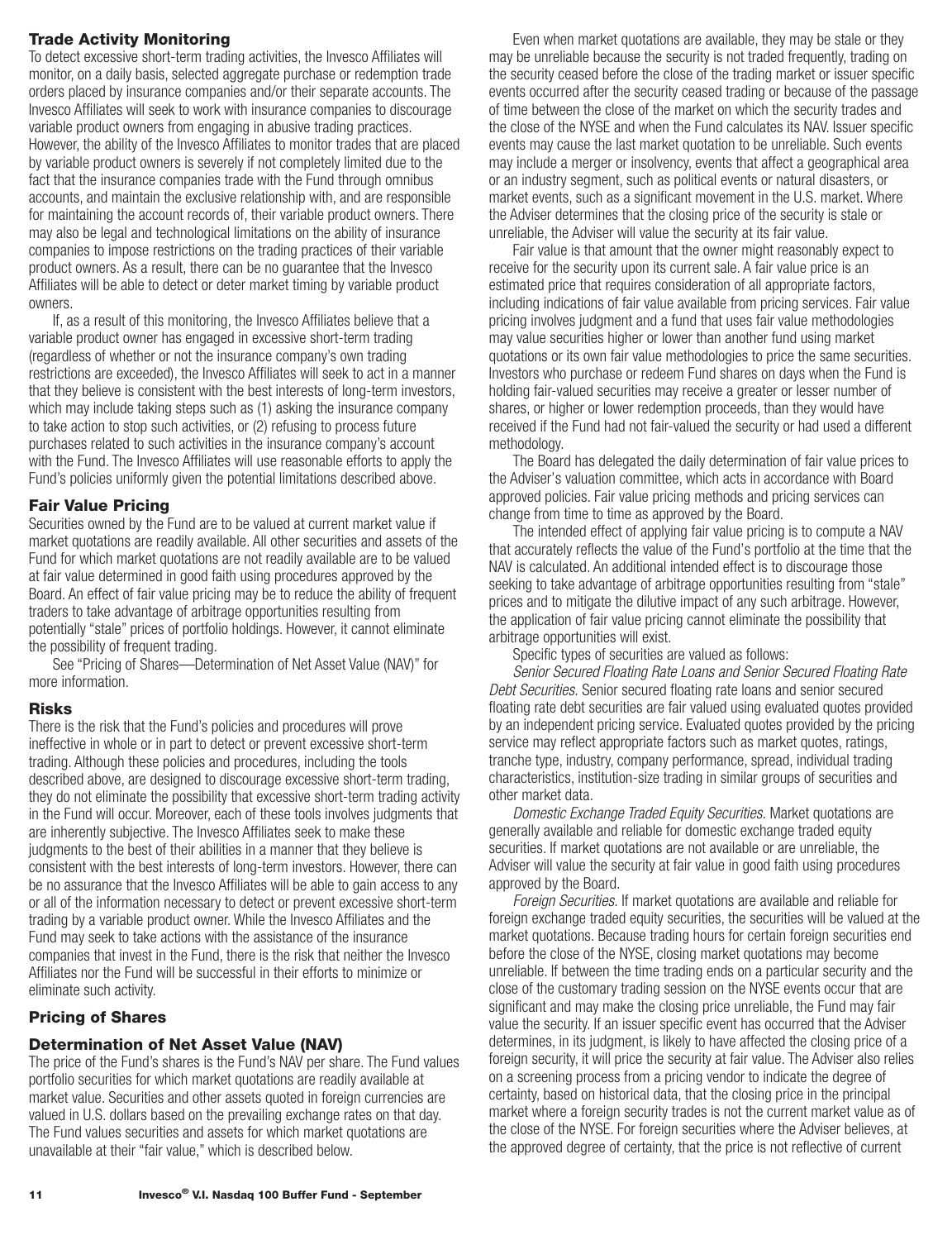<span id="page-14-0"></span>market value, the Adviser will use the indication of fair value from the pricing service to determine the fair value of the security. The pricing vendor, pricing methodology or degree of certainty may change from time to time. Fund securities primarily traded on foreign markets may trade on days that are not business days of the Fund. Because the NAV of Fund shares is determined only on business days of the Fund, the value of foreign securities included in the Fund's portfolio may change on days when the separate account to which you have allocated variable product values will not be able to purchase or redeem shares of the Fund.

*Fixed Income Securities.* Fixed income securities, such as government, corporate, asset-backed and municipal bonds and convertible securities, including high yield or junk bonds, and loans, normally are valued on the basis of prices provided by independent pricing services. Prices provided by the pricing services may be determined without exclusive reliance on quoted prices, and may reflect appropriate factors such as institution-size trading in similar groups of securities, developments related to special securities, dividend rate, maturity and other market data. Pricing services generally value fixed income securities assuming orderly transactions of institutional round lot size, but a Fund may hold or transact in the same securities in smaller, odd lot sizes. Odd lots often trade at lower prices than institutional round lots. Prices received from pricing services are fair value prices. In addition, if the price provided by the pricing service and independent quoted prices are unreliable, the Adviser's valuation committee will fair value the security using procedures approved by the Board.

*Short-term Securities.* The Fund's short-term investments are valued at amortized cost when the security has 60 days or less to maturity.

*Futures and Options.* Futures contracts are valued at the final settlement price set by the exchange on which they are principally traded. Options are valued on the basis of market quotations, if available.

*Swap Agreements.* Swap agreements are fair valued using an evaluated quote provided by an independent pricing service. Evaluated quotes provided by the pricing service are based on a model that may include end of day net present values, spreads, ratings, industry and company performance.

*Open-end Funds.* If the Fund invests in other open-end funds, other than open-end funds that are exchange traded, the investing Fund will calculate its NAV using the NAV of the underlying fund in which it invests. The Fund discloses portfolio holdings at different times to insurance companies issuing variable products that invest in the Fund, and in annual and semi-annual shareholder reports. Refer to such reports to determine the types of securities in which the Fund has invested. You may also refer to the SAI to determine what types of securities in which the Fund may invest. You may obtain copies of these reports or of the SAI from the insurance company that issued your variable product, or from the Adviser as described on the back cover of this prospectus.

The Fund generally determines the net asset value of its shares on each day the NYSE is open for trading (a business day) as of approximately 4:00 p.m. Eastern Time (the customary close of regular trading) or earlier in the case of a scheduled early close. In the event of an unscheduled early close of the NYSE, the Fund generally still will determine the net asset value of its shares as of 4:00 p.m. Eastern Time on that business day. Portfolio securities traded on the NYSE would be valued at their closing prices unless the investment adviser determines that a "fair value" adjustment is appropriate due to subsequent events occurring after an early close consistent with procedures approved by the Board.

#### **Taxes**

The Fund intends to qualify each year as a regulated investment company and, as such, is not subject to entity-level tax on the income and gain it distributes to shareholders. Insurance company separate accounts may invest in the Fund and, in turn, may offer variable products to investors through insurance contracts. Because the insurance company separate accounts generally are the shareholders in the Fund, all of the tax characteristics of the Fund's investments flow into the separate accounts

and not to each variable product owner. The tax consequences from each variable product owner's investment in a variable product contract will depend upon the provisions of these contracts, and variable product owners should consult their contract prospectus for more information on these tax consequences.

### **Dividends and Distributions**

The Fund expects, based on its investment objective and strategies, that its distributions, if any, will consist of ordinary income, capital gains, or some combination of both.

### **Dividends**

The Fund generally declares and pays dividends from net investment income, if any, annually.

### **Capital Gains Distributions**

The Fund generally distributes long-term and short-term capital gains (net of any available capital loss carryovers), if any, at least annually. Capital gains distributions may vary considerably from year to year as a result of the Fund's normal investment activities and cash flows.

### **Share Classes**

The Fund has two classes of shares, Series I shares and Series II shares. Each class is identical except that Series II shares have a distribution or "Rule 12b-1 Plan" that is described below.

### **Distribution Plan**

The Fund has adopted a distribution or "Rule 12b-1 Plan" for its Series II shares. The plan allows the Fund to pay distribution fees to life insurance companies and others to promote the sale and distribution of Series II shares. The plan provides for a maximum fee equal to an annual rate of 0.25% (expressed as a percentage of average daily net assets of the Fund). Because the Fund pays these fees out of its assets on an ongoing basis, over time these fees will increase the cost of your investment and may cost you more than paying other types of charges.

#### **Payments to Insurance Companies**

The insurance company that issued your variable product, or one of its affiliates, may receive all the Rule 12b-1 distribution fees discussed above. In addition to those payments, Invesco Distributors, Inc., the distributor of the Fund and an Invesco Affiliate, and other Invesco Affiliates may make cash payments to the insurance company that issued your variable product or the insurance company's affiliates in connection with promotion of the Fund and certain other marketing support services. Invesco Affiliates make these payments from their own resources. Invesco Affiliates make these payments as incentives to certain insurance companies or their affiliates to promote the sale and retention of shares of the Fund. The benefits Invesco Affiliates receive when they make these payments may include, among other things, adding the Fund to the list of underlying investment options in the insurance company's variable products, and access (in some cases on a preferential basis over other competitors) to individual members of an insurance company's sales force or to an insurance company's management. These payments are sometimes referred to as "shelf space" payments because the payments compensate the insurance company for including the Fund in its variable products (on its "sales shelf"). Invesco Affiliates may also make payments to insurance company affiliates for support, training and ongoing education for sales personnel about the Fund, financial planning needs of Fund shareholders or contract owners that allocate contract value directly or indirectly to the Fund, marketing and advertising of the Fund, and access to periodic conferences held by insurance company affiliates relating directly or indirectly to the Fund. Invesco Affiliates compensate insurance companies or their affiliates differently depending typically on the level and/or type of services provided by the insurance companies or their affiliates. The payments Invesco Affiliates make may be calculated on sales of shares of the Fund (Sales-Based Payments), in which case the total amount of such payments shall not exceed 0.25% of the offering price of all shares sold through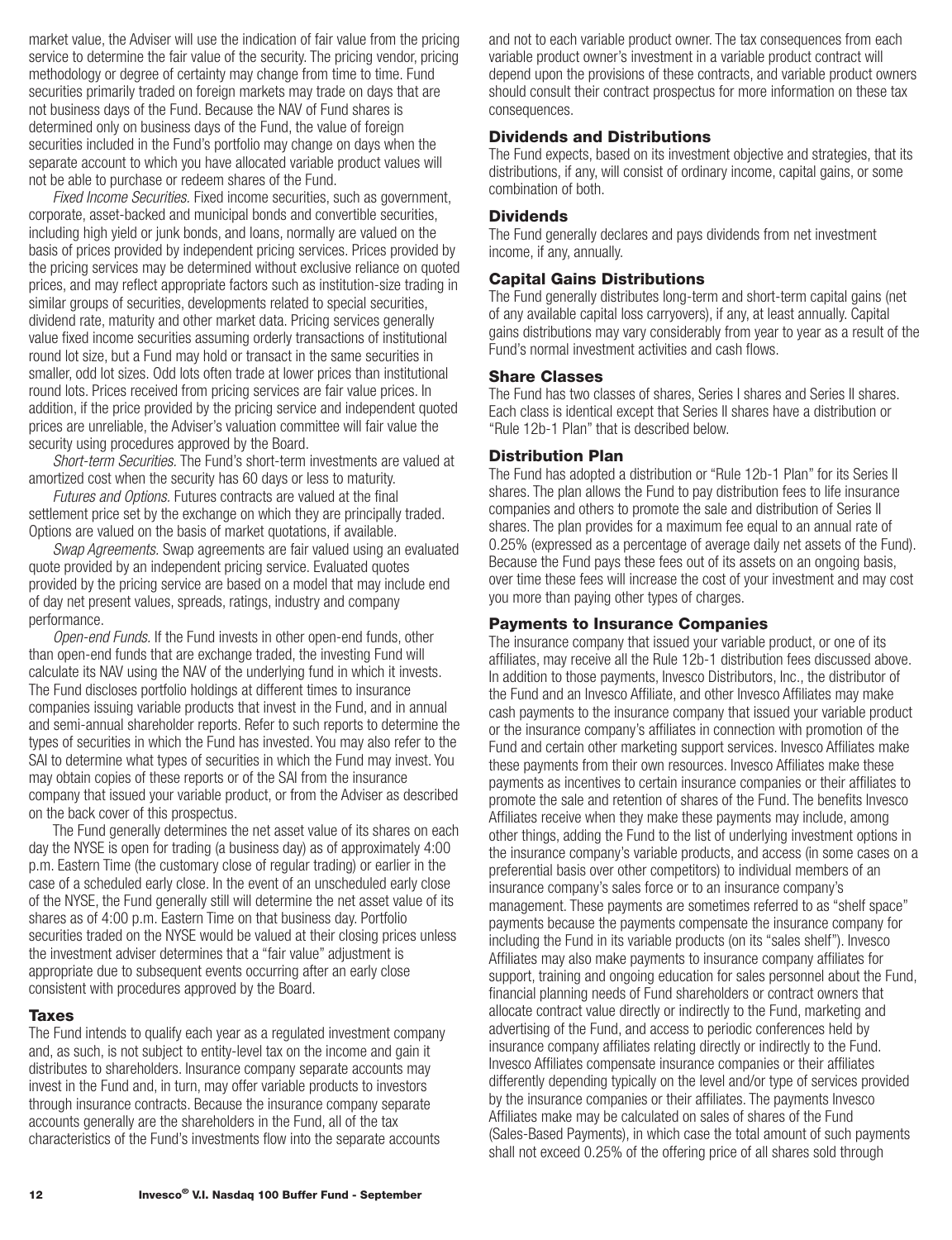<span id="page-15-0"></span>variable products during the particular period. Such payments also may be calculated on the average daily net assets of the Fund attributable to that particular insurance company or its affiliates (Asset-Based Payments), in which case the total amount of such cash payments shall not exceed 0.25% per annum of those assets during a defined period. Sales-Based Payments primarily create incentives to make sales of shares of the Fund and Asset-Based Payments primarily create incentives to retain assets of the Fund in insurance company separate accounts or funds of funds.

Invesco Affiliates are motivated to make the payments described above in order to promote the sale of Fund shares and the retention of those investments by clients of insurance companies. To the extent insurance companies sell more shares of the Fund or retain shares of the Fund in their variable product owners' accounts, Invesco Affiliates may directly or indirectly benefit from the incremental management and other fees paid to Invesco Affiliates by the Fund with respect to those assets.

In addition to the payments listed above, Invesco may also make payments to insurance companies for certain administrative services provided to the Fund. These services may include, but are not limited to, maintenance of master accounts with the Fund; tracking, recording and transmitting net purchase and redemption orders for Fund shares; distributing redemption proceeds and transmitting net purchase payments; reconciling purchase and redemption activity and dividend and distribution payments between a master account and the Fund; maintaining and preserving records related to the purchase, redemption and other account activity of variable product owners; distributing copies of Fund documents, such as prospectuses, proxy materials and periodic reports, to variable product owners; assisting with proxy solicitations on behalf of the Fund, including soliciting and compiling voting instructions from variable contract owners; and responding to inquiries from variable contract owners about the Fund. The Fund has agreed to reimburse Invesco for its payments made to Insurance Companies to provide these services, up to an annual limit of 0.15% of the average daily net assets invested in the Fund by each insurance company. Any amounts paid by Invesco to an insurance company in excess of 0.15% of the average daily net assets invested in the Fund are paid by Invesco out of its own financial resources, and not out of the Fund's assets. Insurance companies may earn profits on these payments for these services, since the amount of the payments may exceed the cost of providing the service.

You can find further details in the SAI about these payments and the services provided by insurance companies or their affiliates. In certain cases these payments could be significant to the insurance company or its affiliates. Your insurance company may charge you additional fees or commissions on your variable product other than those disclosed in this prospectus. You can ask your insurance company about any payments it or its affiliates receive from Invesco Affiliates, or the Fund, as well as about fees and/or commissions it charges. The prospectus for your variable product may also contain additional information about these payments.

## **Disclaimers**

The Fund is not sponsored, endorsed, sold or promoted by Nasdaq, Inc. or its affiliates (Nasdaq, with its affiliates, are referred to as the "Corporations"). The Corporations have not passed on the legality or suitability of, or the accuracy or adequacy of descriptions and disclosures relating to, the Fund. The Corporations make no representation or warranty, express or implied, to the owners of the Fund or any member of the public regarding the advisability of investing in securities generally or in the Fund particularly, or the ability of the Underlying Index to track general stock market performance. The Corporations' only relationship to the Adviser and the Fund (together, the "Licensee") is in the licensing of the Nasdaq<sup>®</sup>, Nasdaq-100®, Nasdaq 100 Index®, NDX®, "QQQ®", and certain trade names of the Corporations and the use of the Underlying Index which is determined, composed and calculated by Nasdaq without regard to the

Licensee. Nasdaq has no obligation to take the needs of the Licensee or the owners of the Fund into consideration in determining, composing or calculating the Underlying Index. The Corporations are not responsible for and have not participated in the determination of the timing of, prices at, or quantities of the Fund to be issued or in the determination or calculation of the equation by which the Fund is to be converted into cash. The Corporations have no liability in connection with the administration, marketing or trading of the Fund.

**THE CORPORATIONS DO NOT GUARANTEE THE ACCURACY AND/OR UNINTERRUPTED CALCULATION OF THE UNDERLYING INDEX OR ANY DATA INCLUDED THEREIN. THE CORPORATIONS MAKE NO WARRANTY, EXPRESS OR IMPLIED, AS TO RESULTS TO BE OBTAINED BY THE LICENSEE, OWNERS OF THE FUND, OR ANY OTHER PERSON OR ENTITY FROM THE USE OF THE UNDERLYING INDEX OR ANY DATA INCLUDED THEREIN. THE CORPORATIONS MAKE NO EXPRESS OR IMPLIED WARRANTIES, AND EXPRESSLY DISCLAIM ALL WARRANTIES OF MERCHANTABILITY OR FITNESS FOR A PARTICULAR PURPOSE OR USE WITH RESPECT TO THE UNDERLYING INDEX OR ANY DATA INCLUDED THEREIN. WITHOUT LIMITING ANY OF THE FOREGOING, IN NO EVENT SHALL THE CORPORATIONS HAVE ANY LIABILITY FOR ANY LOST PROFITS OR SPECIAL, INCIDENTAL, PUNITIVE, INDIRECT, OR CONSEQUENTIAL DAMAGES, EVEN IF NOTIFIED OF THE POSSIBILITY OF SUCH DAMAGES.**

The Adviser, Sub-Adviser and their affiliates (collectively, the Adviser Parties) do not guarantee the accuracy and/or the completeness of the Underlying Index or any data included therein, and the Adviser Parties shall have no liability for any errors, omissions, restatements, re-calculations or interruptions therein. The Adviser Parties make no warranty, express or implied, as to results to be obtained by the Fund, owners of shares of the Fund, or any other person or entity from the use of the Underlying Index or any data included therein. The Adviser Parties make no express or implied warranties and expressly disclaim all warranties of merchantability or fitness for a particular purpose or use with respect to the Underlying Index or any data included therein. Without limiting any of the foregoing, in no event shall the Adviser Parties have any liability for any special, punitive, direct, indirect or consequential damages (including lost profits) arising out of matters relating to the use of the Underlying Index, even if notified of the possibility of such damages.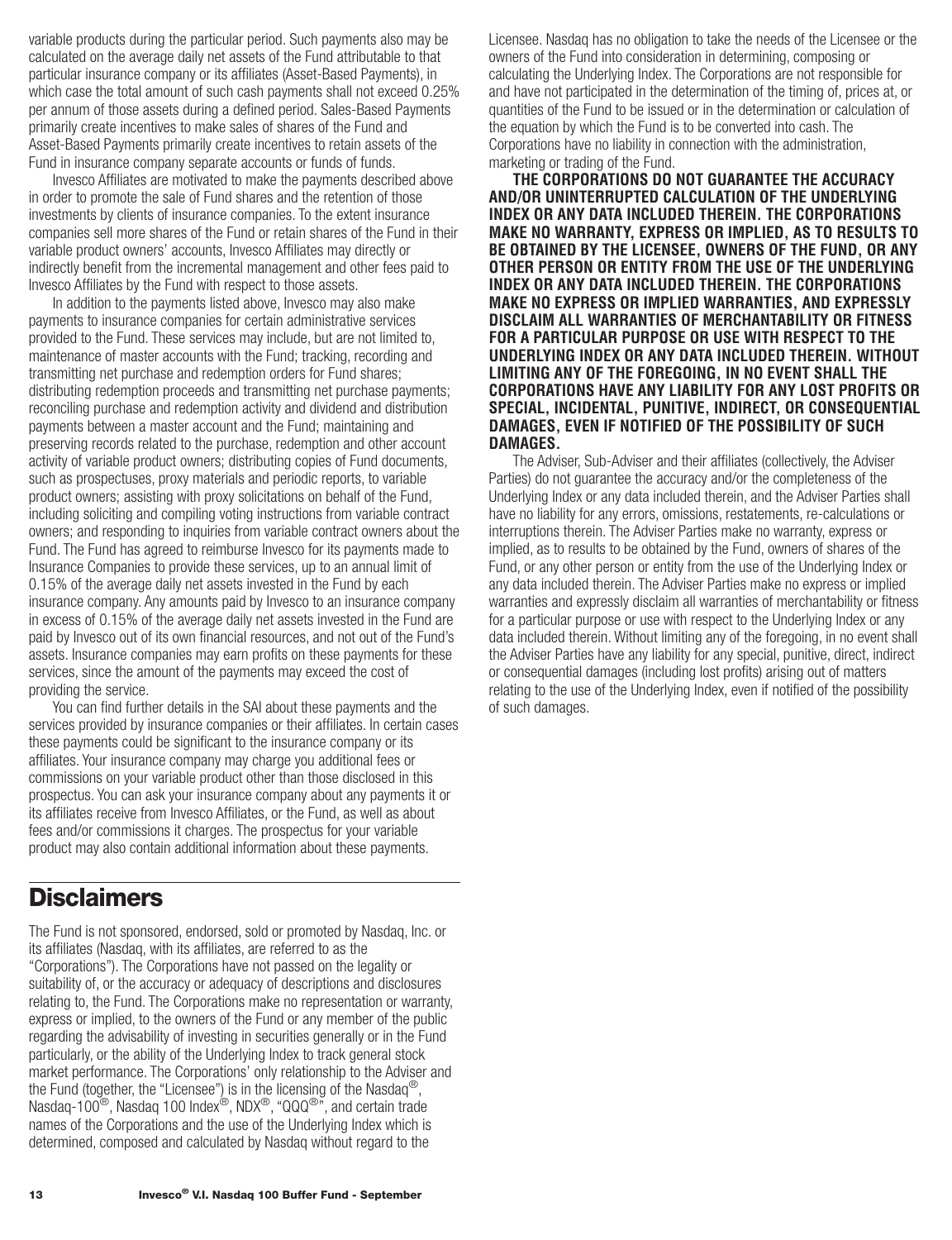# <span id="page-16-0"></span>**Financial Highlights**

The financial highlights show the Fund's financial history for the past five fiscal years or, if shorter, the period of operations of the Fund or any of its share classes. The financial highlights table is intended to help you understand the Fund's financial performance. Certain information reflects financial results for a single Fund share.

The total returns in the table represent the rate that an investor would have earned (or lost) on an investment in the Fund (assuming reinvestment of all dividends and distributions).

This information has been audited by PricewaterhouseCoopers LLP, an independent registered public accounting firm, whose report, along with the Fund's financial statements, is included in the Fund's annual report, which is available upon request.

|                                                   | <b>Net asset</b><br>value,<br>beginning<br>of period | <b>Net</b><br>investment<br>income<br>$(logs)$ <sup>(a)</sup> | Net gains<br>(losses)<br>on securities<br>(both<br>realized and<br>unrealized) | <b>Total from</b><br>investment<br>operations | Net asset<br>value, end<br>of period | <b>Total</b><br>return <sup>(b)</sup> | Net assets.<br>end of period<br>(000's omitted) | <b>Ratio of</b><br>expenses<br>to average<br>net assets<br>with fee waivers<br>and/or<br>expenses<br>absorbed | <b>Ratio of</b><br>expenses<br>to average net<br>assets without<br>fee waivers<br>and/or<br>expenses<br>absorbed | Ratio of net<br>investment<br>income<br>(loss)<br>to average<br>net assets | Portfolio<br>turnover <sup>(c)</sup> |
|---------------------------------------------------|------------------------------------------------------|---------------------------------------------------------------|--------------------------------------------------------------------------------|-----------------------------------------------|--------------------------------------|---------------------------------------|-------------------------------------------------|---------------------------------------------------------------------------------------------------------------|------------------------------------------------------------------------------------------------------------------|----------------------------------------------------------------------------|--------------------------------------|
| Series I                                          |                                                      |                                                               |                                                                                |                                               |                                      |                                       |                                                 |                                                                                                               |                                                                                                                  |                                                                            |                                      |
| Period ended 12/31/21 <sup>(d)</sup>              | \$10.00                                              | \$(0.02)                                                      | \$0.62                                                                         | \$0.60                                        | \$10.60                              | 6.00%                                 | \$1.589                                         | $0.70%$ <sup>(e)</sup>                                                                                        | $7.73%$ <sup>(e)</sup>                                                                                           | $(0.70)$ % <sup>(e)</sup>                                                  | 0%                                   |
| Series II<br>Period ended 12/31/21 <sup>(d)</sup> | 10.00                                                | (0.03)                                                        | 0.62                                                                           | 0.59                                          | 10.59                                | 5.90                                  | 2.072                                           | $0.95^{(e)}$                                                                                                  | $7.98^{\text{\tiny{(e)}}}$                                                                                       | $(0.95)^{6}$                                                               |                                      |

(a) Calculated using average shares outstanding.

(b) Includes adjustments in accordance with accounting principles generally accepted in the United States of America and as such, the net asset value for financial reporting purposes and the returns based upon those net asset values may differ from the net asset value and returns for shareholder transactions. Total returns are not annualized for periods less than one year, if applicable, and do not reflect charges assessed in connection with a variable product, which if included would reduce total returns.

(c) Portfolio turnover is calculated at the fund level and is not annualized for periods less than one year, if applicable.

(d) Commencement date of September 30, 2021.

(e) Annualized.